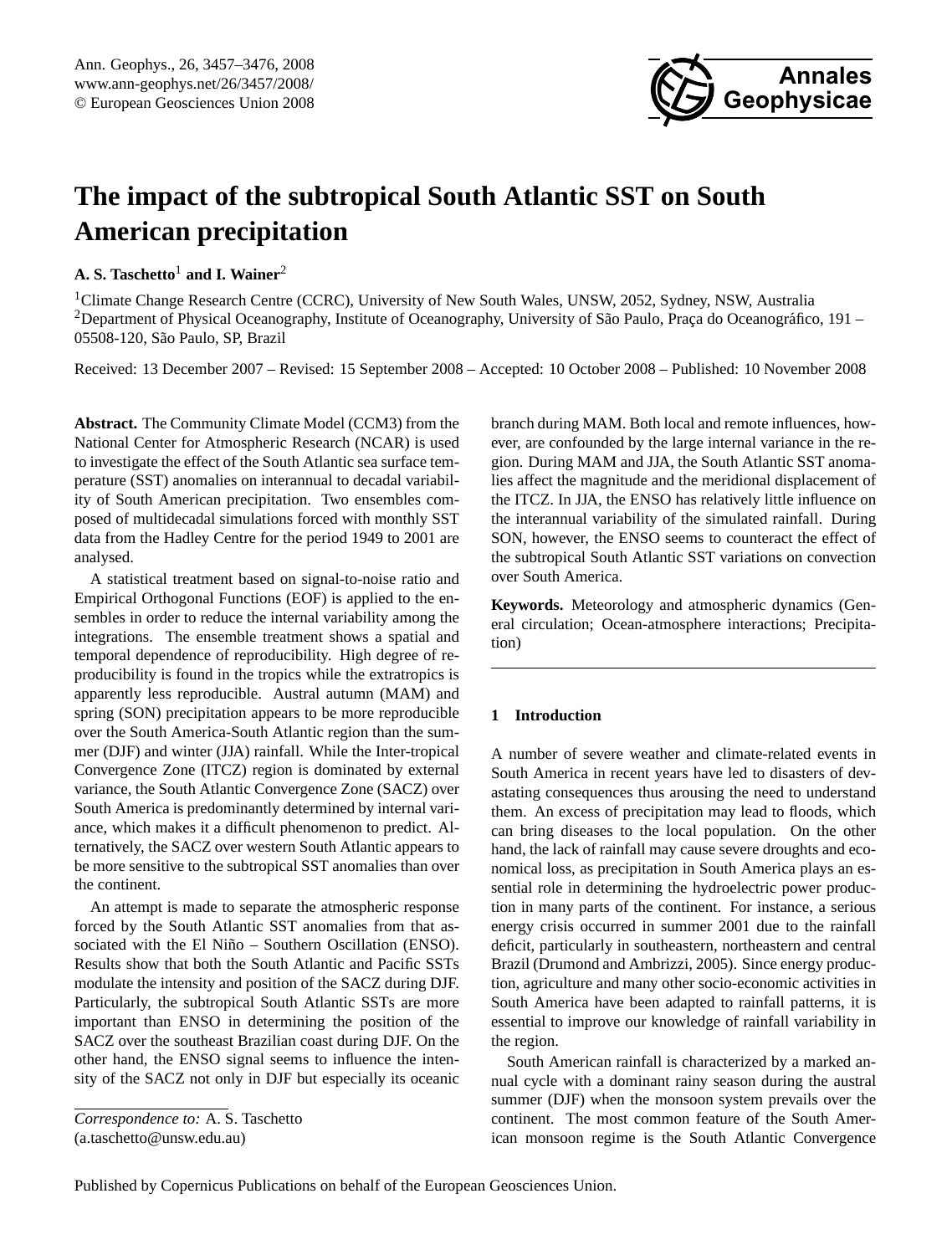Zone (SACZ). The SACZ is a convective band that extends northwest-southeast from the Amazon Basin to the subtropical South Atlantic Ocean (Kodama, 1992, 1993). This convective zone, identifiable by its cloudiness and low irradiance, is frequently configured in DJF.

Some studies have reported the importance of local factors in the SACZ onset, like the South America continentality and its topography (Satyamurty and Rao, 1988; Gandu and Geisler, 1991; Lenters and Cook, 1995), the convection over the Amazon Basin (Rocha and Gandu, 1996) and the persistence of frontal systems in the subtropics (Carvalho et al., 2002). Gandu and Geisler (1991) found that the South American topography blocks the low-level inflow from the equatorial Pacific, and leads to the development of a steady, northerly jet along the eastern flank of the Andes that is fed by the strengthened northeasterly winds from the tropical Atlantic. Using a simple general circulation model with the presence of South America, Lenters and Cook (1995) highlighted the importance of the continentality and the consequent generation of the thermal low on the SACZ onset. The development of the low pressure system over Chaco region strengthens the gradient between the continental low and the South Atlantic subtropical high leading to southward lowlevel winds (Lenters and Cook, 1995, 1999). These summer pressure systems in association with the advection of moisture from northeasterly trade winds and the poleward flow at low levels produce enhanced precipitation in the Amazon, central and southeastern Brazil, thus configuring the SACZ.

Herdies et al. (2002) found that the weakening of the northwesterly low level jet along the Andes Mountains can be associated with the SACZ events. Moisture is transported through the low level jet from the Amazon to the subtropical latitudes of South America, favouring rainfall over the La Plata Basin, northern Argentina, Paraguay and southern Brazil. Therefore, the stronger low level jet can be associated with the absence or weakening of the SACZ, while the presence of westerly winds are related to strong convective activity over the SACZ region (Herdies et al., 2002).

Remote factors are also important for the variability of the South American monsoon system. In intraseasonal timescales, the Madden-Julian Oscillation (MJO) has shown to be the main mode of the atmospheric variability within 30–60 days (Madden and Julian, 1994) affecting the monsoon regime in South America (Casarin and Kousky, 1986; Grimm and Silva Dias, 1995; Nogués-Paegle and Mo, 1997; Liebmann et al., 1999, 2004; Paegle et al., 2000; Cunningham and Cavalcanti, 2006). More recently, de Souza and Ambrizzi (2006) showed that the MJO is the main atmospheric mechanism affecting the intraseasonal variations of the SACZ and the ITCZ, which in turn modulate the rainfall in eastern Amazon and Northeast Brazil.

Carvalho et al. (2004) suggested that different regions of the SACZ can be modulated by distinct physical mechanisms. The authors divided the SACZ according to the regions with maximum convective activity and minimum subseasonal variance (i.e. Amazon region), and maximum subseasonal variance (i.e. coast and ocean). They suggest that the MJO modulates intense SACZ events on intraseasonal timescales. On interannual timescales, they have shown that the frequency of the coastal and oceanic SACZ events depends on the phase of the El Niño-Southern Oscillation (ENSO).

The relationship between the Pacific Ocean and rainfall over South America through atmospheric teleconnection has been reported before in previous studies (e.g. Kalnay et al., 1986; Garreaud and Battisti, 1999; Mo, 2000; Cavalcanti, 2000; Paegle and Mo, 2002). In general, the anomalous warm water associated with ENSO events induces changes in the Hadley and Walker circulations, generating Rossby wave trains that affect the South American rainfall (Grimm, 2003). Karoly (1989) found a wave train extending from the Pacific Ocean to South America, which has been identified as the Pacific-South American pattern (PSA), a typical response to ENSO. Kalnay et al. (1986) reported a relationship between the enhanced SACZ and the eastward displacement of the South Pacific Convergence Zone (SPCZ). Grimm and Silva Dias (1995) found that a southeastward shift of the SPCZ from its climatological position during El Niño events tends to intensify the SACZ convection. Drumond and Ambrizzi (2005) speculated that an intensified convective activity over the SPCZ and a westward displacement of its mean position may be connected to the inhibition of the SACZ convection, suggesting an opposite atmospheric response due to anomalous heat sources in different locations in the tropical Pacific. On decadal timescales, Andreoli and Kayano (2005) provide strong evidence that the Pacific Decadal Oscillation (PDO) impacts precipitation over South America.

In terms of the influence from the local South Atlantic SST on precipitation over the continent, many studies have focused on the tropical latitudes (Hastenrath and Heller, 1977; Moura and Shukla, 1981; Nobre and Shukla, 1996; Chang et al., 2000; Saravanan and Chang, 2000). Whether or not the local subtropical SSTs impact the SACZ is still a remaining question. Diaz et al. (1998) and Barros et al. (2000) reported a correlation between warm SST anomalies in the South Atlantic and the South American rainfall. In contrast, Figueroa et al. (1995) argue that warm SSTs in the southwestern South Atlantic have no effect on the SACZ because they are located north of the band position. Robertson and Mechoso (2000) found observational evidences that a northsouth dipole pattern in SST anomalies over the southwest Atlantic are associated with an anomalous cyclonic (anticyclonic) circulation and intensified (weakened) SACZ. The authors, however, suggest that the local SSTs are a response to atmospheric anomalies. Conversely, Barreiro et al. (2002) used a suite of AGCM simulations to show that the oceanic branch of the SACZ is influenced by a dipole pattern of SST anomalies over the southwest South Atlantic. Robertson et al. (2003) showed that cold SST anomalies in the subtropical South Atlantic tend to damp the SACZ and extend it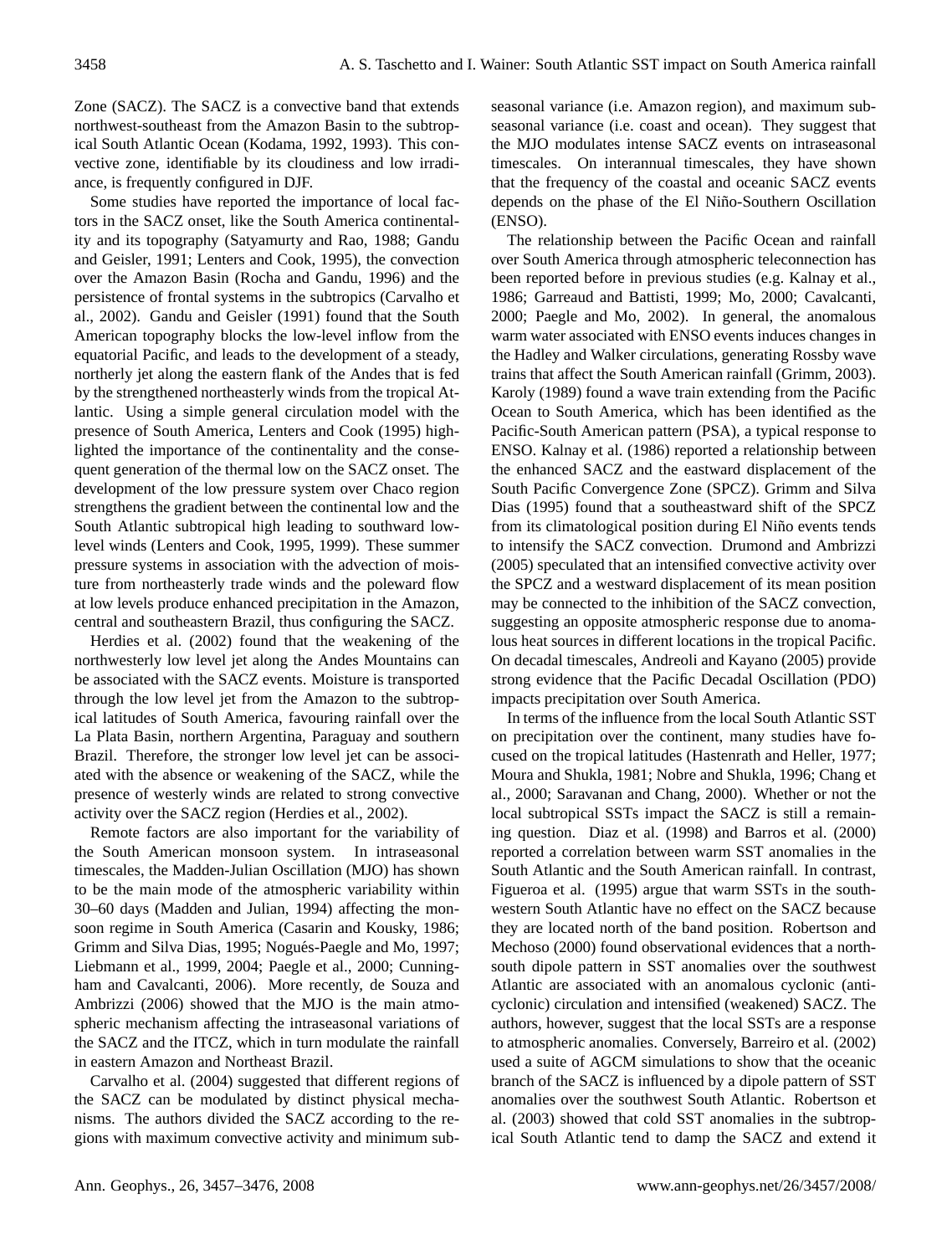poleward. They also presented some evidence of a feedback between the SSTs and the SACZ. Chaves and Nobre (2004) identified the presence of a cloud/shortwave – SST negative feedback between the atmosphere and the ocean over the southwest Atlantic. They suggest that the cold SSTs underlying the oceanic part of the SACZ are a response to atmospheric forcing, which in turn weakens the convective band. To date, there is no consistent consensus regarding the influence of the subtropical South Atlantic SSTs on precipitation.

Most of the above studies have investigated the influence of SST anomalies on South American rainfall focusing on DJF, due to the extensive continental area with a dominant austral summer rainy season. However, there are some regions where the largest precipitation is generated by different mechanisms than the SACZ. For instance, during austral autumn, the Northeast Brazil is affected by the southward migration of the ITCZ that determines the rainy season in the region (Hastenrath, 1991). During the winter season, the South American precipitation is influenced by frontal systems, which are one of the most common synoptic events over the continent (Kousky, 1979; Kousky and Ferreira, 1981). These systems flow northward into the continent, causing intense drop in temperature and strong meridional winds. In some cases, the cold air incursions can reach all the way into the Amazon Basin (Kousky, 1979, 1980). Kousky and Ferreira (1981) have reported the penetration of frontal systems into the Amazon and their role in modulating the rainfall in the region.

In this study we examine the variability of the South American precipitation using multidecadal ensemble integrations from an atmospheric general circulation model (AGCM) forced with SST anomalies in the global oceans and in the subtropical South Atlantic. Most of the studies addressing the South Atlantic effects on South American climate focus on the tropical SSTs. It is a common sense that the atmospheric response to SST anomalies is more detectable in the tropics than in the extratropics. Nevertheless, it does not mean that the subtropical/extratropical SSTs have no effect onto atmosphere. Indeed, Haarsma et al. (2003) indicate that the subtropical South Atlantic SST anomalies do have a significant impact on the equatorial dynamics of the atmosphere. For this reason, we forced the AGCM with prescribed SSTs in subtropical South Atlantic.

Apart from the idealized SST experiment, this study is also original in terms of the seasonality. The previous studies on subtropical South Atlantic SST tend to limit their results in the austral summer impact, when the South American rainfall is higher in most of the continent due to the presence of the SACZ. As an ensemble of multidecadal simulations is used here, we will analyse the interannual to decadal variability in precipitation not only during DJF but also in all the other seasons. While the interannual variability of summer rainfall is the largest, we show that the low-frequency modes of variability during the other seasons are not negligible.

This paper is organized as follows. Section 2 briefly describes the model and the numerical experiments. Section 3 compares the simulated rainfall with observations, as well as between the numerical experiments. A statistical treatment applied to the ensembles is described in Sect. 4. In Sect. 5 we investigate the precipitation response to the subtropical South Atlantic SSTs in the ensemble mean. In Sect. 6, an attempt is made to separate the ENSO influence from that of the South Atlantic SST on South American rainfall. Section 7 shows the response due to the local subtropical South Atlantic SST anomalies without the ENSO signal. Finally, the last section discusses our results, summarizing the major findings of this work.

#### **2 The AGCM and the numerical experiments**

We used the Community Climate Model (CCM3) AGCM from the National Center from Atmospheric Research (NCAR). The CCM3 (Acker et al., 1996) has a T42 spectral truncation in the horizontal (approximately  $2.8$  lat $\times 2.8$ lon degrees) and 18 vertical levels. Land surface processes in the CCM3 are represented by the Land Surface Model – LSM (Bonan, 1998). Improvements from the latest version to the CCM3 are described in Kiehl et al. (1998).

Five-member ensembles were produced with slightly different initial atmospheric conditions in order to represent the internal variability. According to Shukla (1993) the tropical atmospheric patterns are strongly determined by the underlying SSTs, especially when a large-scale seasonal simulation is run for a long period. Shukla (1998) showed that two integrations with different initial atmospheric conditions respond very similarly to the tropical Pacific SSTs. Thus, the author suggests that a small ensemble size is sufficient to reproduce internal atmospheric dynamic processes. In our case, as we focus on subtropical SSTs, we used five integrations for each ensemble. Previous studies such as Chang et al. (2000), Saravanan and Chang (2000) and Barreiro et al. (2002) have had good results for precipitation and atmospheric circulation with a relatively small ensemble size performed with the NCAR CCM3 model forced with SSTs in the tropical Atlantic and South Atlantic Ocean, involving similar decades as used in this work. In addition, this ensemble size is in agreement with the estimate of Taschetto and England (2008).

Two experiments were generated with the CCM3. The first experiment (EXP1) was carried out with monthly varying SSTs in the global oceans. The EXP1 is used here as a control run. The second experiment (EXP2) was forced with SSTs varying only in the South Atlantic Ocean between 20<sup>°</sup> S–60<sup>°</sup> S, in order to obtain the local contribution of the subtropical latitudes. Climatological SST values were assigned elsewhere in the global oceans.

The data set used to force the CCM3 was the global seaice and SST analyses (HadISST1) from the Hadley Centre. The monthly mean fields of SST and sea-ice concentration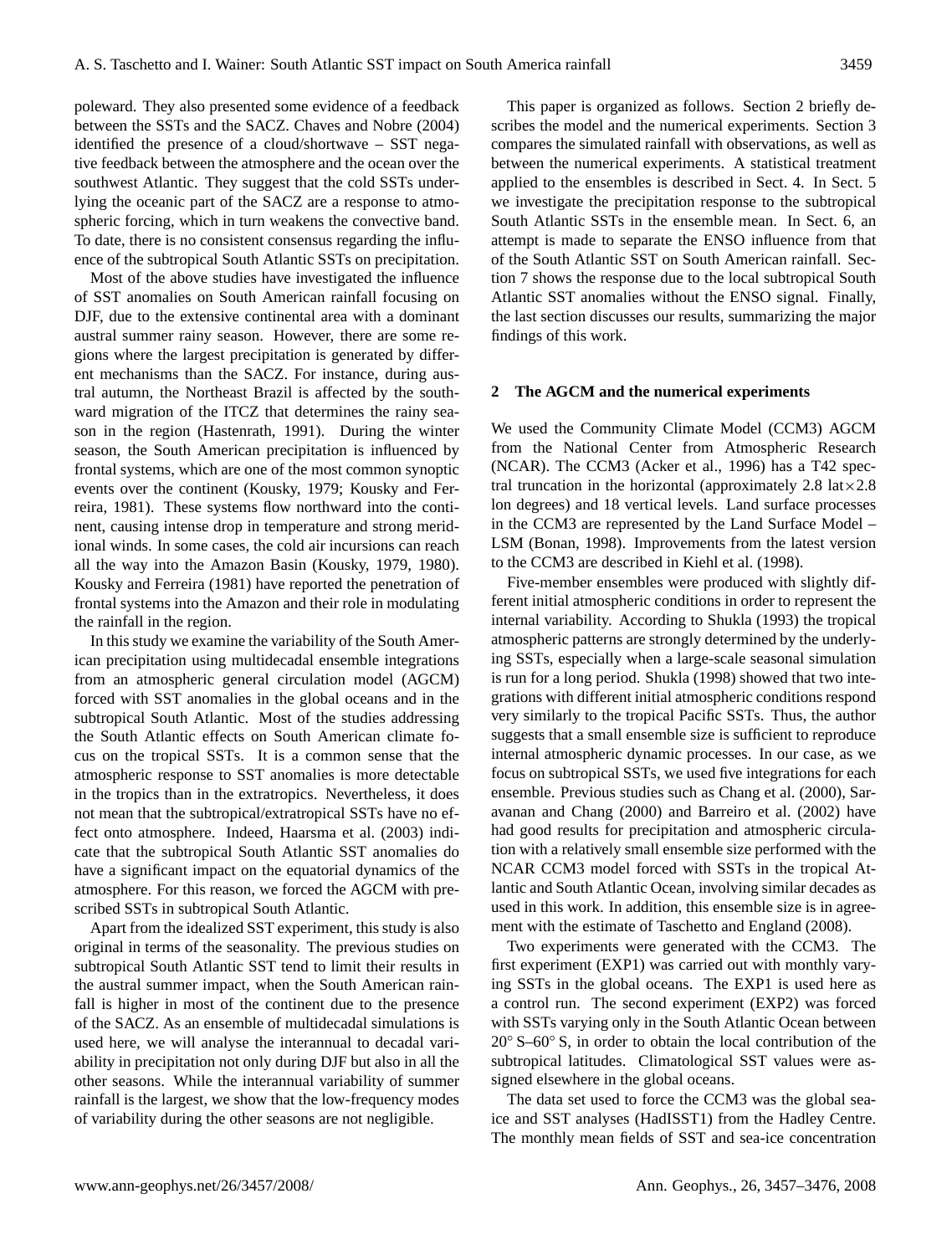cover the globe in  $1^\circ$  latitude  $\times 1^\circ$  longitude grid, which was interpolated to the CCM3 grid. The HadISST1 has been shown to be an improvement upon the GISST data set. A detailed description of this dataset can be found in Rayner et al. (2003). The ensembles were integrated from September 1949 to October 2001. In order to eliminate possible effects of the initial conditions as well as to fix 12-months in a year, the first few and last months of the integrations were discarded, with the period of January 1950 to December 2000 remaining. Thus, this study is based on 51 years of monthly mean output of two five-member multidecadal ensembles. The time series were split into the austral seasons: December, January and February (DJF) for summer; March, April and May (MAM) for autumn; June, July and August (JJA) for winter; and, September, October and November (SON) for spring.

# **3 The simulations and the observational data**

In order to verify the model performance in simulating precipitation over the South America-South Atlantic region, we compared the ensemble mean from EXP1 with the observed rainfall data compiled by Xie and Arkin (1997). The Xie and Arkin (1997) data set, also known as the CPC Merged Analysis of Precipitation (CMAP), was produced by merging several data sources, including rain gauge observations, estimates inferred from a variety of satellite observations, and the NCEP/NCAR reanalysis. The CMAP was constructed on a 2.5◦ latitude-longitude grid for the period January 1979 to December 2001. Thus, 23-yr monthly averaged precipitation data were used in the comparison. To be consistent with the observed climatology, the simulated precipitation was averaged over the same period as the CMAP.

Figure 1 exhibits the observed and simulated seasonal mean rainfall. In general, precipitation is overestimated in South America, while the seasonal rainfall variations are well captured by the model. It shows an intensification of rainfall over the continent in austral summer (Fig. 1b) and its reduction during the winter months (Fig. 1f). As described in the introduction, the elongated band of rainfall during DJF over the continent indicates the presence of the SACZ, thus defining the rainy season in Southeast Brazil. The suppression of precipitation throughout the year over the eastern side of the oceans is well simulated in the model. It is also observed an increase in autumn rainfall near the equator (Fig. 1d), off the northeast Brazilian coast. The latter indicates the southward migration of the ITCZ. Nevertheless, simulated precipitation over tropical Atlantic, Amazon Basin, and especially along the Andes Mountains is overestimated, which is a known bias in the CCM3 (Boville and Gent, 1998; Hack et al., 1998).

Essentially, we can conclude that the simulated precipitation is in reasonably agreement with observations, representing the main features in South American rainfall, e.g. SACZ and ITCZ. In addition to that, since we are interested in the variability of precipitation, it is more important that the model capture well the seasonal variations rather than the magnitude itself. It is shown that the CCM3 can also reproduce fairly well the seasonal variations. Saravanan (1998) has shown that the CCM3 provides a good simulation of the atmospheric low-frequency variability. The performance of the model is also tested in the next section in terms of the variability of precipitation.

The difference of the seasonal mean rainfall between EXP1 and EXP2 is depicted in Fig. 2. The relative agreement of the climatological DJF and JJA rainfall between the ensemble means can be attested by the low values in Fig. 2a and c, respectively. The main differences, however, are seen during MAM and SON. During austral autumn (Fig. 2b), EXP2 simulates an increased mean rainfall over South America and weakened precipitation over tropical Atlantic off the Northeast Brazil coastline. On the other hand, reduced rainfall is seen over the continent for EXP2 during SON (Fig. 2d). The surprising agreement between the EXP1 and EXP2 summer rainfall not necessarily suggests that the South American monsoon can be reproduced by solely the subtropical South Atlantic SST anomalies, but instead it indicates that the SACZ is likely to be internally dynamic driven. Conversely, the mean MAM rainfall associated with the ITCZ seems to have a strong contribution from the underlying tropical South Atlantic SST. The increase of the mean precipitation during MAM and decrease during SON across South America simulated in EXP2 may be due to the absence of other forcing sources, such as the tropical Atlantic and Pacific SSTs. These issues are evaluated in the next section.

## **4 The treatment of ensemble**

The tropical atmosphere is generally sensitive to changes in SSTs. Tropical variability on interannual timescales is dominated by SST forcing, such as the ENSO phenomena. On the other hand, the subtropical/extratropical variations are dominated by internal atmospheric variability, which are difficult to predict on seasonal timescales, especially regarding precipitation.

In a small set of integrations, the ensemble mean is composed by both signal and noise. The noise is commonly referred to as internal variance or spread among ensemble members, while the signal is the external variance. When the noise is larger than the signal, atmospheric variations are usually not potentially predictable. According to Yang et al. (1998), it does not mean that the SSTs cannot impact the extratropical atmosphere, but only that the amplitude of the forcing response is smaller than the noise. In order to reduce the internal variability and increase the reproducibility in the ensembles, the authors decompose the integrations using Empirical Orthogonal Functions (EOF) and reconstruct them with the most reproducible modes. Basically, they can isolate the externally forced response even in regions where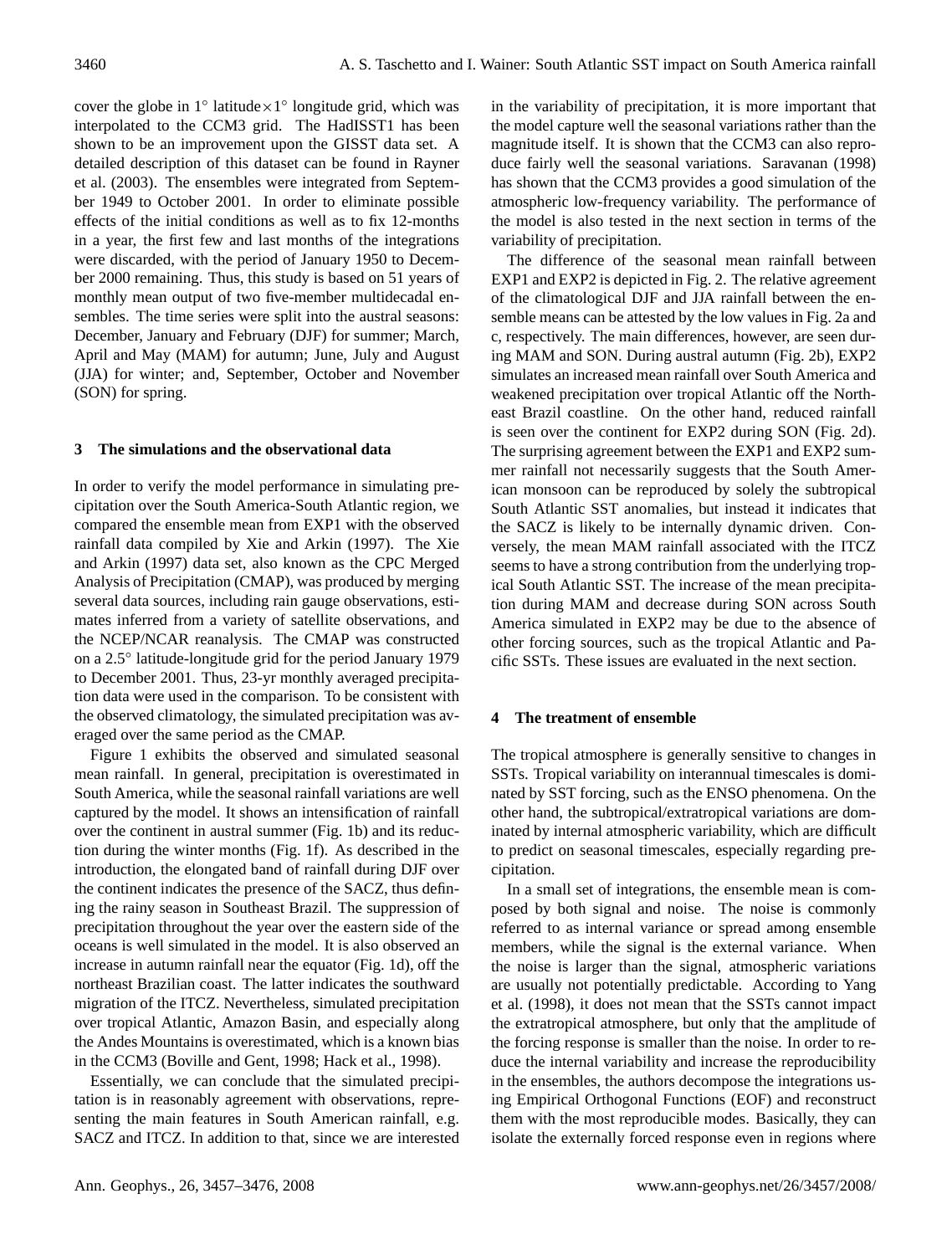

**Fig. 1.** Seasonal mean precipitation comparison: Xie and Arkin (1997) in the left column and EXP1 ensemble mean in the right column. **(a–b)** DJF, **(c–d)** MAM, **(e–f)** JJA and **(g–h)** SON. Contour interval is 2 mm day−<sup>1</sup> . Rainfall greater than 6 mm day−<sup>1</sup> in DJF and MAM and 4 mm day−<sup>1</sup> in JJA and SON are shaded to facilitate the comparison.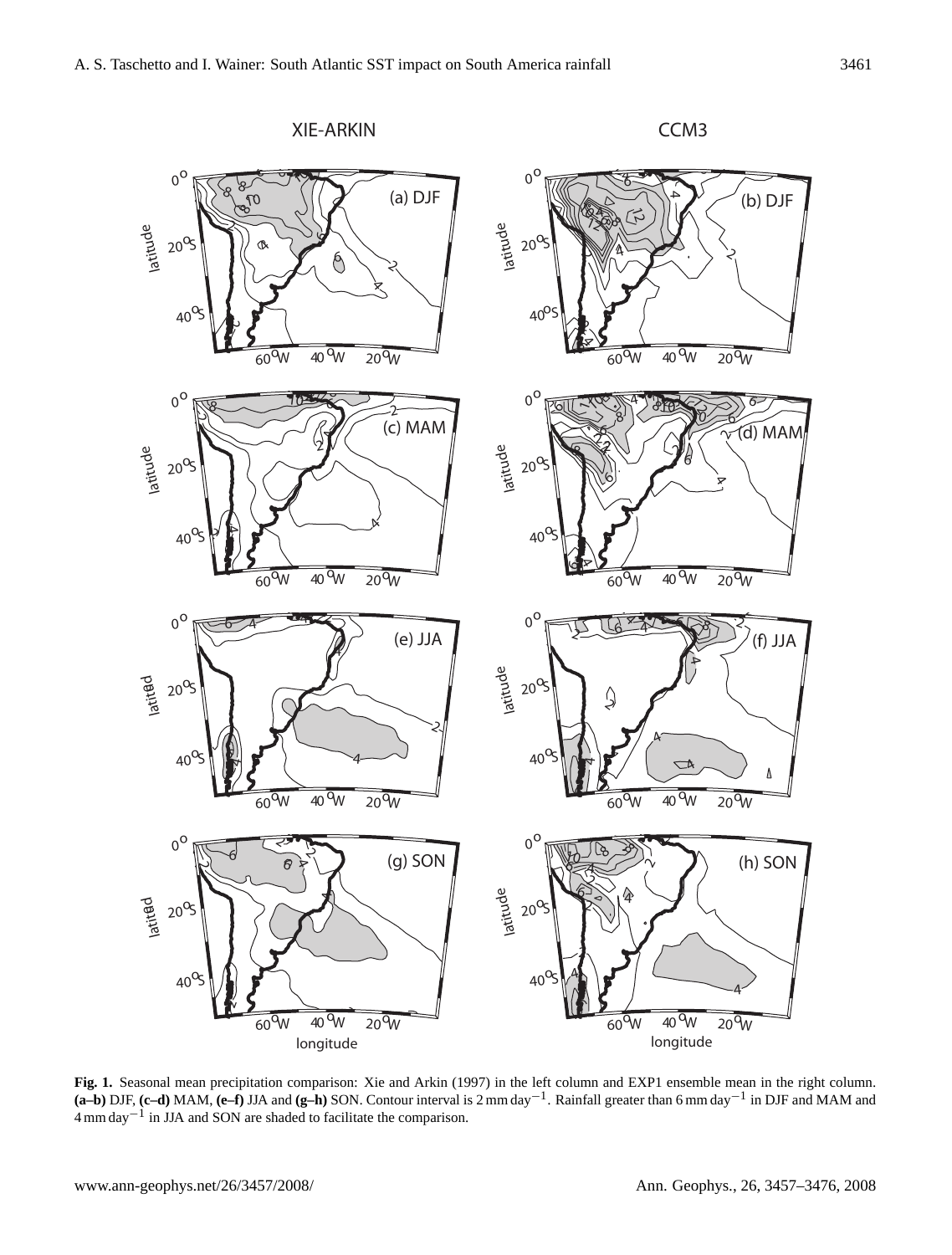

**Fig. 2.** Difference of the seasonal mean precipitation between EXP1 and EXP2. Positive (negative) rainfall indicates an overestimate (underestimate) from EXP2 to EXP1. Contour interval is 0.5 mm day−<sup>1</sup> . Shading represents areas where EXP2 is statistically different from EXP1 at the 95% level according to a t-student test. **(a)** DJF, **(b)** MAM, **(c)** JJA and **(d)** SON.

it seems insignificant when compared to internally generated atmospheric noise.

In this study, the technique of Yang et al. (1998) is employed in order to examine and increase the reproducibility (commonly referred to as potential predictability to SSTs) of simulated precipitation in the CCM3. This first evaluation is very important to verify the model performance, before speculating on the mechanisms by which the SST anomalies impact the climate. Only the main results of the statistical treatment are shown here, a detailed discussion can be found in Taschetto and Wainer (2008).

The reproducibility index is based on the signal-to-noise ratio, as defined in Yang et al. (1998):

$$
R = 1 - \frac{\sigma_I}{\sigma_T} \tag{1}
$$

where  $\sigma$ *I* is the internal variance or a measure of the ensemble spread and  $\sigma_T$  is the total variance, which satisfies the relationship  $\sigma_T = \sigma_E + \sigma_I$ , with  $\sigma_E$  as the external variance.

The internal variance  $\sigma_I$  is computed by taking into account the difference among the integrations in relation to the ensemble mean at each month, thus giving an estimate of the internal variability of the atmosphere. The external variability  $\sigma_E$  is the ensemble mean variance. If the external variability dominates the internal variability, the seasonal atmospheric variations are potentially predictable. In other words, if the reproducibility R is close to 1, the internal variance  $\sigma_I$ does not dominate the total variance  $\sigma_T$ . In this case, the ensemble is considered to be highly reproducible and the seasonal variations are determined by the external forcing (i.e. SSTs).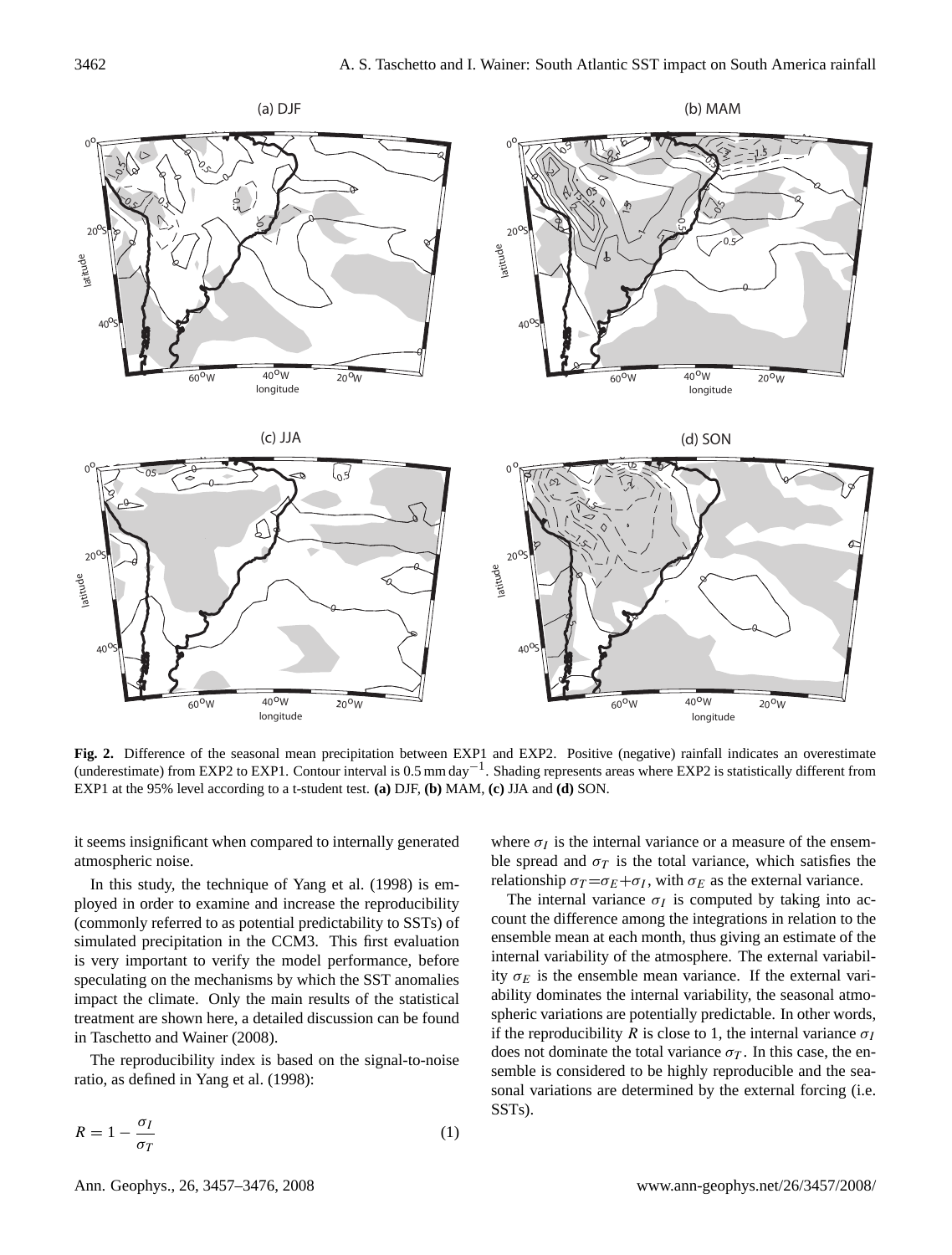Although the technique is applied to both EXP1 and EXP2, only the latter is shown here, as the main purpose of this study is to examine the effect of the subtropical South Atlantic SSTs on rainfall. Notwithstanding, the results for EXP1 are fairly similar to those for EXP2, except for general larger magnitudes of the reproducibility index. This is expected due to the different domains of SST forcing in the numerical experiments.

The spatial distribution of reproducibility from the original ensemble for EXP2 is depicted on the left column of Fig. 3. Generally, the reproducibility is larger over the tropics than over the subtropical/extratropical latitudes. Another important feature in Fig. 3 is the seasonal dependence of reproducibility. On average, it is larger in MAM (Fig. 3b) and SON (Fig. 3d) than in DJF (Fig. 3a) and JJA (Fig. 3c). The transient seasons (Fig. 3b and d) show a higher reproducibility over South America and Africa continents, while the extremes seasons (Fig. 3a and c) reveal larger reproducibility in the tropical ocean. The seasonal differences in the reproducibility (Fig. 3, left column) are related to a larger scattering among the ensemble members during austral summer and winter than in the transient seasons.

The low reproducibility over South America during DJF (Fig. 3a) compromises the prediction of the SACZ events. At the same time, the spatial distribution of reproducibility suggests that the signal due to the SST forcing is stronger in the ITCZ region than in the SACZ. Apparently, the rainfall reproducibility in DJF over most of Brazil is lower than 0.3 (Fig. 3a), indicating that the internal variance accounts for approximately 70% of the total variance (Taschetto and Wainer, 2008). This reveals that the SACZ region over South America is dominated by internal variance, which explains the difficulty in predicting this phenomenon. Barreiro et al. (2002) also find that the SACZ region is dominated by internal variability. Conversely, the internal variance in the ITCZ region during DJF accounts for less than 30%. In fact, the role of the SSTs on the ITCZ variations has been already reported by several authors (Moura and Shukla, 1981; Nobre and Shukla, 1996; Servain, 1991; Chang et al., 2000).

There are a few areas in the southeastern South Atlantic that are more reproducible than in the southwest region, especially during MAM and SON (Fig. 3b and d). This indicates that the SSTs play an important role in the oceanic region south off Africa in autumn and spring.

It is worthwhile to point out that the seasonal variation of reproducibility also depends on the variable studied as well as the model, since there are differences on physical parameterizations and initial conditions used to generate the ensembles. Based on another AGCM, Yang et al. (1998) showed that the reproducibility is larger in JJA and lower in DJF for 850 hPa temperature anomaly (T850) and 300 hPa geopotential height anomaly. The potential predictability index is especially low in DJF T850 over South America (Yang et al.'s Fig. 11). Using the European Centre for Medium-Range Weather Forecasts (ECMWF) model, Brankovic et al. (1994)

found a preference in 200 mb zonal wind and 500 mb height for boreal spring season (MAM) and attributed this to the small internal spread of the ensemble.

Following Yang et al. (1998), we decomposed the ensemble in EOF modes and reconstructed it with the first few reproducible modes. The truncation level used for the reconstruction was defined by using three different methods: the North et al. (1982) error, the white noise null-hypothesis by Monte Carlo algorithm and the potential predictability index defined in Yang et al. (1998). Whilst the North et al. (1982) error plus the Monte Carlo test define the lower threshold for the truncation level, the Yang et al. (1998's) predictability index was used as the superior limit. The truncation level was chosen to be the number of EOF modes that represents 80% of the maximum potential predictability index. Thus the ensemble was reconstructed using the first 8 EOFs for DJF, 10 for MAM, 7 for JJA, and 9 for SON. Details about the EOF reconstruction can be seen in Taschetto and Wainer (2008).

After the reconstruction of ensemble using the selected level of truncation, the reproducibility increased substantially in many areas, as shown in the right column of Fig. 3. The increase in reproducibility over extratropical South Atlantic is evident during austral autumn and spring (Fig. 3f and h, respectively). It is also noticeable the rise of reproducible areas during DJF (Fig. 3e) and JJA (Fig. 3g), despite smaller amplitudes. This growth in the reproducibility is due to the reduction in internal variance  $\sigma_I$  after the reconstruction of the ensemble. In other words, the reconstructed ensemble contains much less spread among the members than the original ensemble. Consequently, the externally forced signal  $\sigma_E$ becomes competitive in the total variance  $\sigma_T$  and results a higher reproducibility (see Eq. 1).

Although austral summer also had its noise reduced in the reconstructed ensemble (Fig. 3e), it is still significant in central South America. On the other hand, reproducibility over the oceanic branch of the SACZ has increased significantly. The internal variance is reduced up to 50% off the Southeast Brazilian coast. This suggests that the subtropical South Atlantic SSTs have more impact on the oceanic SACZ than on its continental part. Investigating this relationship is important for understanding the SACZ predictability.

#### **5 Responses on Experiment 2 (EXP2)**

Since the focus of this paper is the response in precipitation due to the local forcing, we investigate the EXP2, which was forced with monthly SST anomalies varying only in the subtropical South Atlantic Ocean. The two leading modes of variability were examined through Rotated EOF (REOF) analysis applied to the monthly time series for each season. The REOF is used here to eliminate any orthogonality imposed by the EOF method. Eigenvectors were rotated using the "varimax" criterion. The number of EOF modes retained in the rotation was chosen by the North et al. (1982)'s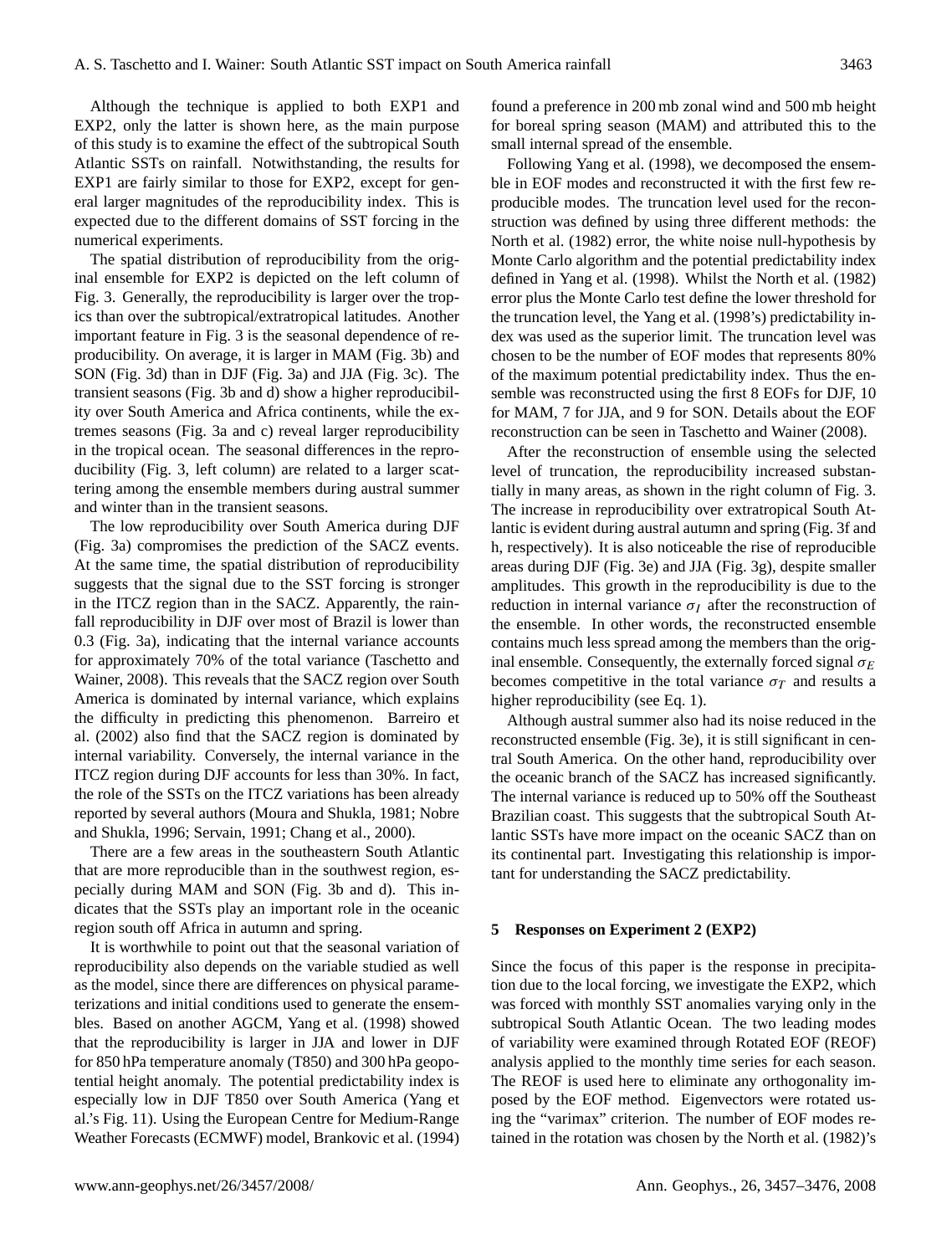

**Fig. 3.** Spatial distribution of reproducibility for the original (**a–d**, left column) and reconstructed ensemble (**e–h**, right column) in the South Atlantic region. Shaded areas indicate reproducibility greater than 0.4. Contour interval is 0.1. Adapted from Taschetto and Wainer (2008).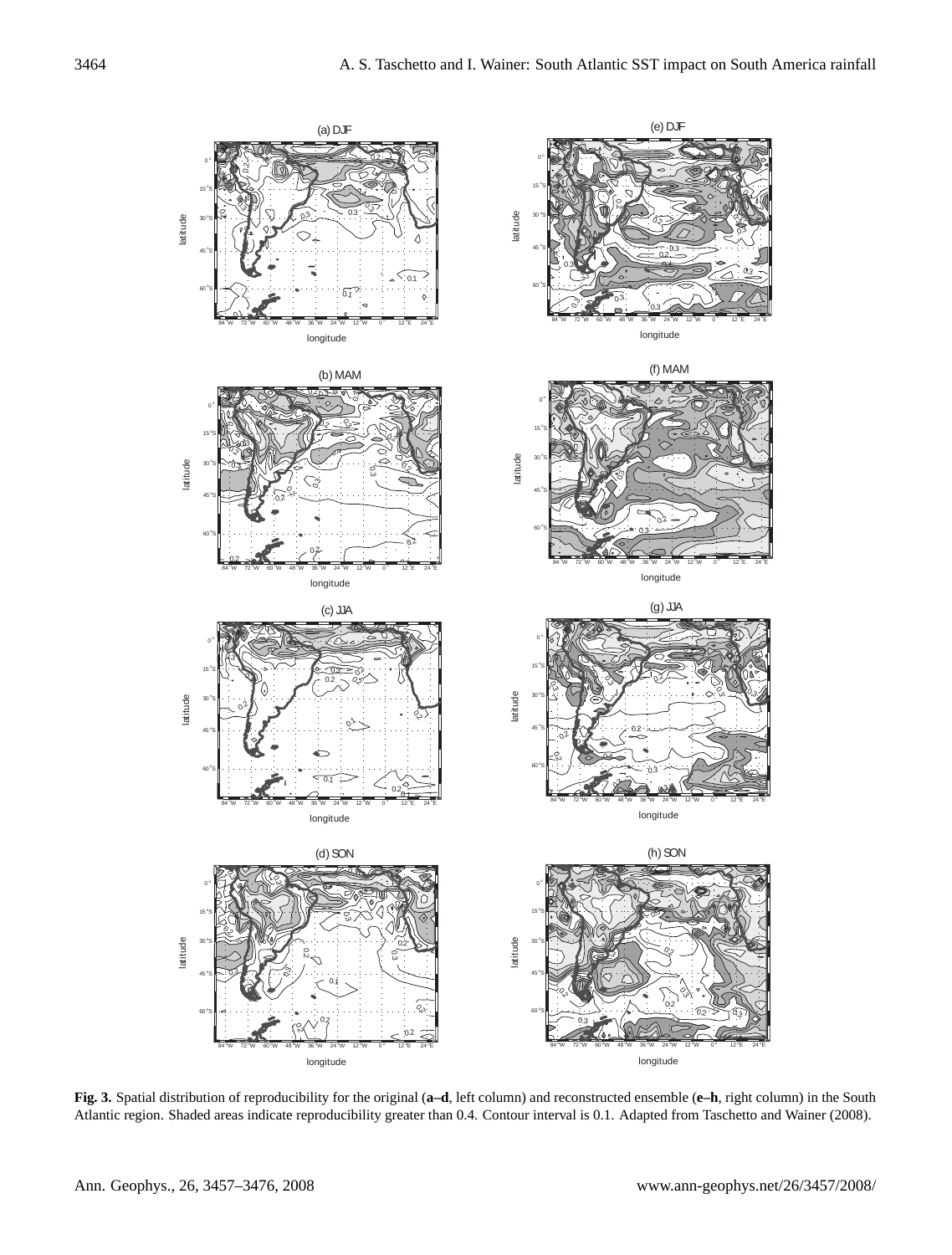

**Fig. 4.** Percentage of explained variance of the EOF modes for **(a)** DJF, **(b)** MAM, **(c)** JJA and **(d)** SON. Error bars estimated by North et al. (1982)'s rule of thumb. Thick line indicates the Monte Carlo test.

rule of thumb criteria and Monte Carlo test. Significances of the EOF modes estimated by North et al. (1982) are based on comparing the separation among the neighbouring eigenvalues with its sampling error. The Monte Carlo procedure distinguishes the explained variance obtained from the EOF analysis by testing it against a white noise null-hypothesis. Figure 4 depicts the explained variances with these two tests. The number of EOF used for the rotation was determined by the eigenvalue whose inferior error bar from North's rule does not intercept the Monte Carlo threshold. Thus, the number of EOF modes retained for the rotation was 5 for DJF, 7 for MAM, 6 for JJA and 6 for SON.

Figure 5 shows the first REOF mode of precipitation for all seasons. It accounts for  $31\pm4\%$ ,  $18\pm2\%$ ,  $21\pm2\%$  and  $20\pm2\%$  of the total explained variance for DJF, MAM, JJA and SON, respectively.

In DJF (Fig. 5a), the first mode of variability reveals an elongated band of negative eigenvectors extending from central Brazil to the southwestern South Atlantic. Simultaneously, positive eigenvectors are seen over Southern Brazil. This configuration is associated with the reduction/intensification of the SACZ and the decrease/increase of rainfall in Southern Brazil and vice versa, varying accordingly to the expansion coefficient time series. In its positive phase, the configuration shows enhanced rainfall in Southern Brazil simultaneously with the suppression of precipitation over Central and Southeast Brazil. This pattern is consistent with findings of Casarin and Kousky (1986), Nogués-Paegle and Mo (1997), Robertson and Mechoso (2000), Barreiro et al. (2002) and Herdies et al. (2002). The latter authors suggest that the negative phase of this see-saw pattern in summer rainfall variability is related to moisture convergence in the Amazon and Southeast Brazil, concomitantly with the weakening of the moisture flux to Southern Brazil, thus modulating convective outbreaks in those regions. According to Herdies et al. (2002), the positive phase of this mode of variability is observed with the strengthening of the low level jet along eastern Andes Mountains that brings moist air to La Plata Basin, favouring rainfall over the region. At the same time, the authors describe the absence of the SACZ event. This mode of variability is associated with an interannual oscillation of 4 and 2.5-yr period.

During the austral autumn (Fig. 5b) the leading REOF mode depicts a centre of negative eigenvectors at 23◦ S– 37◦ W and positive values over central South America. Also, some variability is found over the tropical South Atlantic. This pattern is associated with a low frequency oscillation of approximately 7 yr period. It indicates an increase/decrease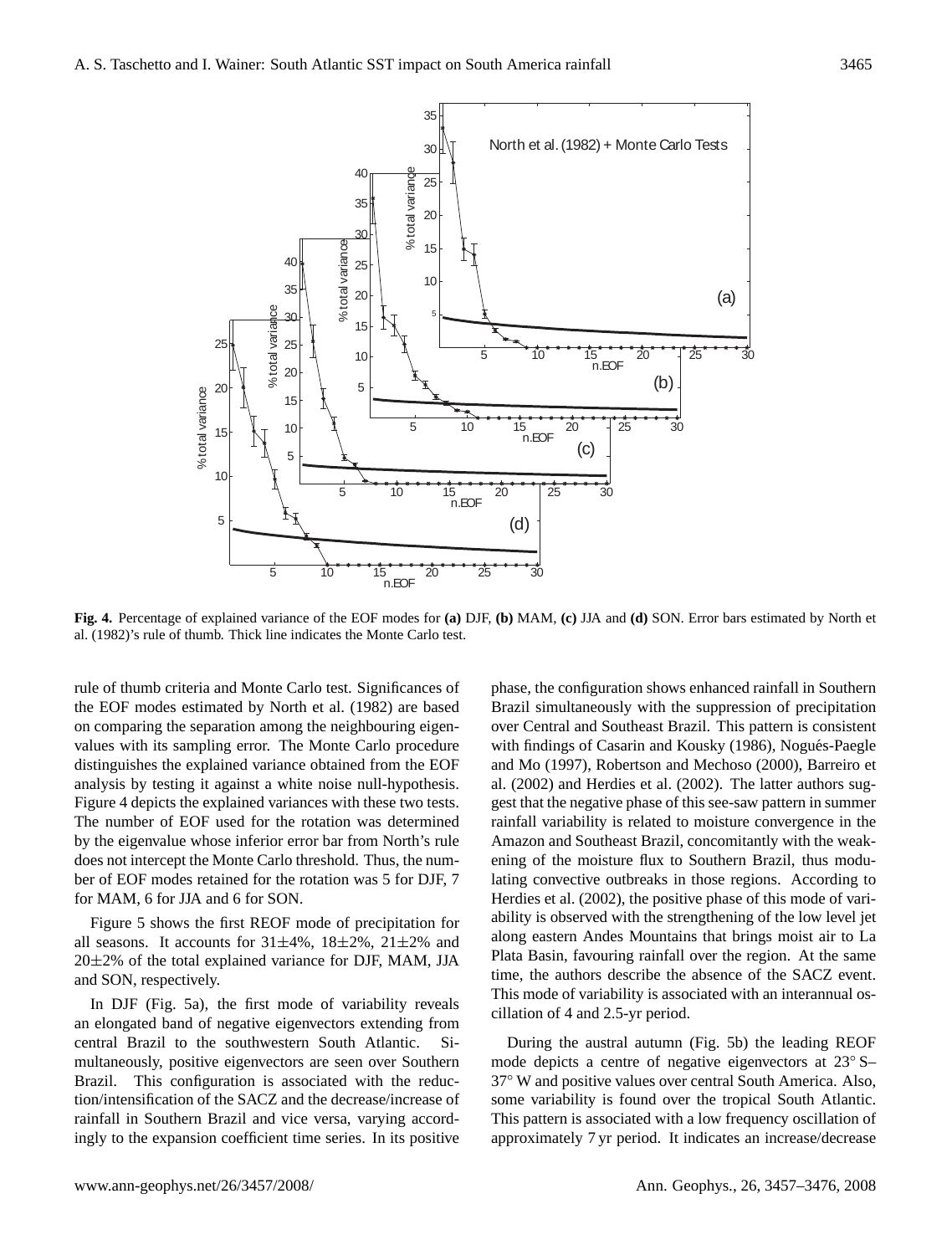

**Fig. 5.** First mode of REOF for simulated precipitation from EXP2. Shaded areas represent eigenvector magnitudes higher than |0.3|. Time series of expansion coefficients (mm day<sup>-1</sup>) and the associated power spectrum are located in the panel below. The power spectrum is calculated via multitaper method. Frequencies above the dashed line are significant at the 95% level relative to a red noise background spectrum. **(a)** DJF, **(b)** MAM, **(c)** JJA and **(d)** SON.

of rainfall over the continent together with the suppression/enhancement of precipitation over the oceanic branch of the SACZ.

In winter season (Fig. 5c) the first REOF mode reveals higher variability over the ocean than the continent. This winter pattern is larger off the Northeast Brazilian coast. It suggests the intensification/weakening of rainfall related to the ITCZ.

Figure 5d exhibits negative values north of approximately 35◦ S in the region of study and positive in south of this latitude. A centre of negative values located around 25◦ S, 32◦ W is associated with dry conditions over southwestern

South Atlantic, suggesting the modulation of the oceanic branch of the SACZ. Also, positive eigenvectors are located in the northwest Amazon Basin, representing enhanced convective activity in northwestern South America. This mode is associated with a variability of 5-yr period.

Figure 6 depicts the second leading mode of the REOF for all seasons. This mode explains the following percentage of the total variance:  $20\pm2\%$  in DJF,  $16\pm2\%$  in MAM,  $20\pm2\%$ in JJA and 16±2% in SON. Thus, the first two EOF modes account for approximately 51%, 34%, 41% and 36% of the total variance for austral summer, autumn, winter and spring, respectively. Interesting to note that the cumulated explained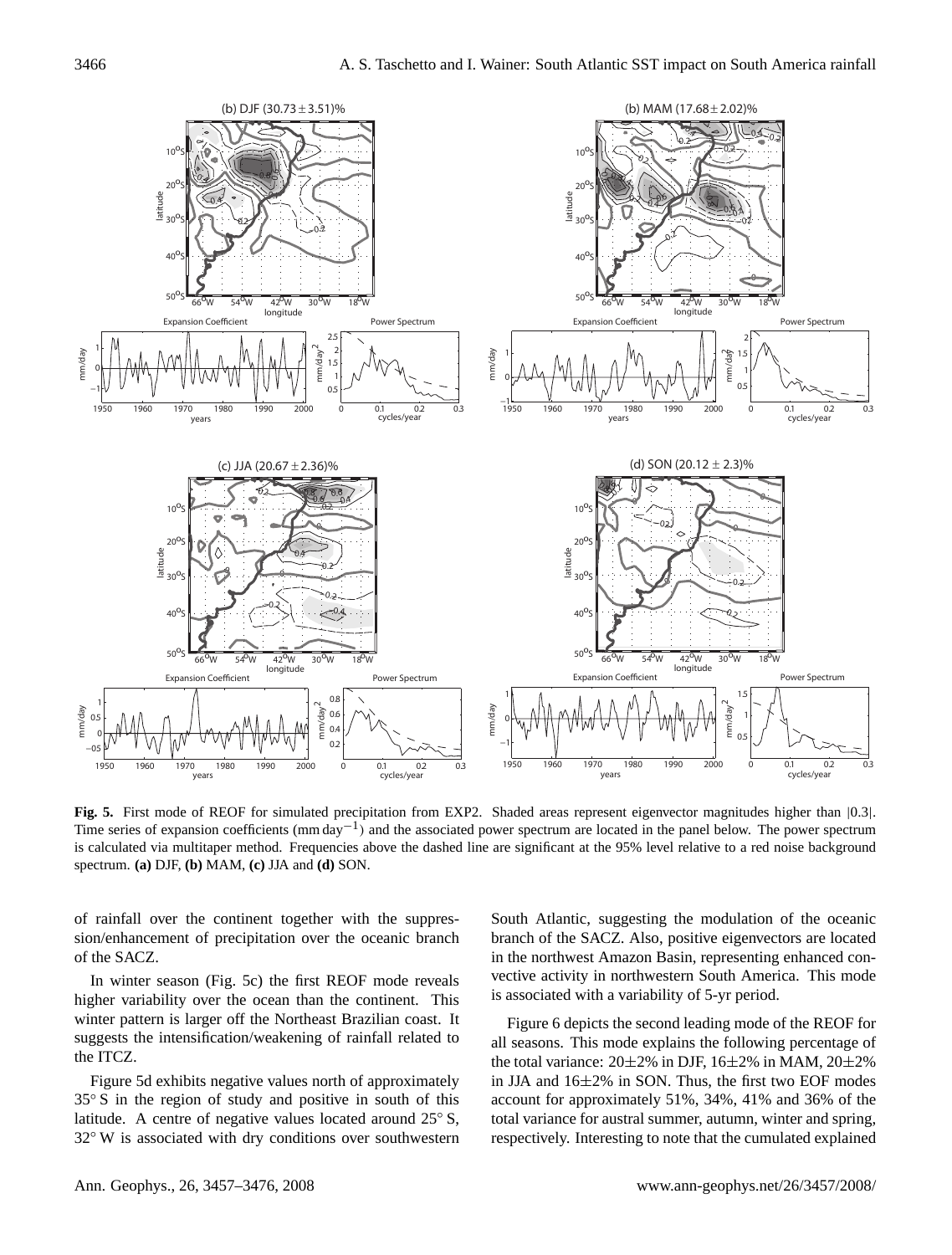

**Fig. 6.** Second mode of REOF for simulated precipitation from EXP2. Shaded areas represent eigenvector magnitudes higher than |0.3|. Time series of expansion coefficients (mm day<sup>-1</sup>) and the associated power spectrum are located in the panel below. The power spectrum is calculated via multitaper method. Frequencies above the dashed line are significant at the 95% level relative to a red noise background spectrum. **(a)** DJF, **(b)** MAM, **(c)** JJA and **(d)** SON.

variance by the dominant modes of variability is largest during DJF, which motivated the amount of studies mentioned previously in the introduction. However, the leading EOF modes for the other seasons are not negligible and also reveal significant fractions of the total variance, thus motivating this study.

The second mode of variability in DJF (Fig. 6a) shows a dipole pattern across the Brazilian coast. This feature indicates the meridional shift of the SACZ mean position. Therefore, the first two modes of summer precipitation variability are associated with the intensity and the location of the SACZ phenomenon in summer. This second REOF mode is associated with a period of 3.5 to 4.5 years of variability.

Austral autumn (Fig. 6b) reveals positive eigenvectors over the extreme northeast region in Brazil, extending eastward to tropical Atlantic. It is clearly associated with the intensity of the ITCZ. The southward migration of the ITCZ determines the rainy season in the extreme northeastern Brazil (Hastenrath and Heller, 1977). This pattern presents an interannual variability with a 2 to 2.5-yr period.

Figure 6c exhibits large variability in the tropical latitudes of the studied region. In addition, a well defined centre of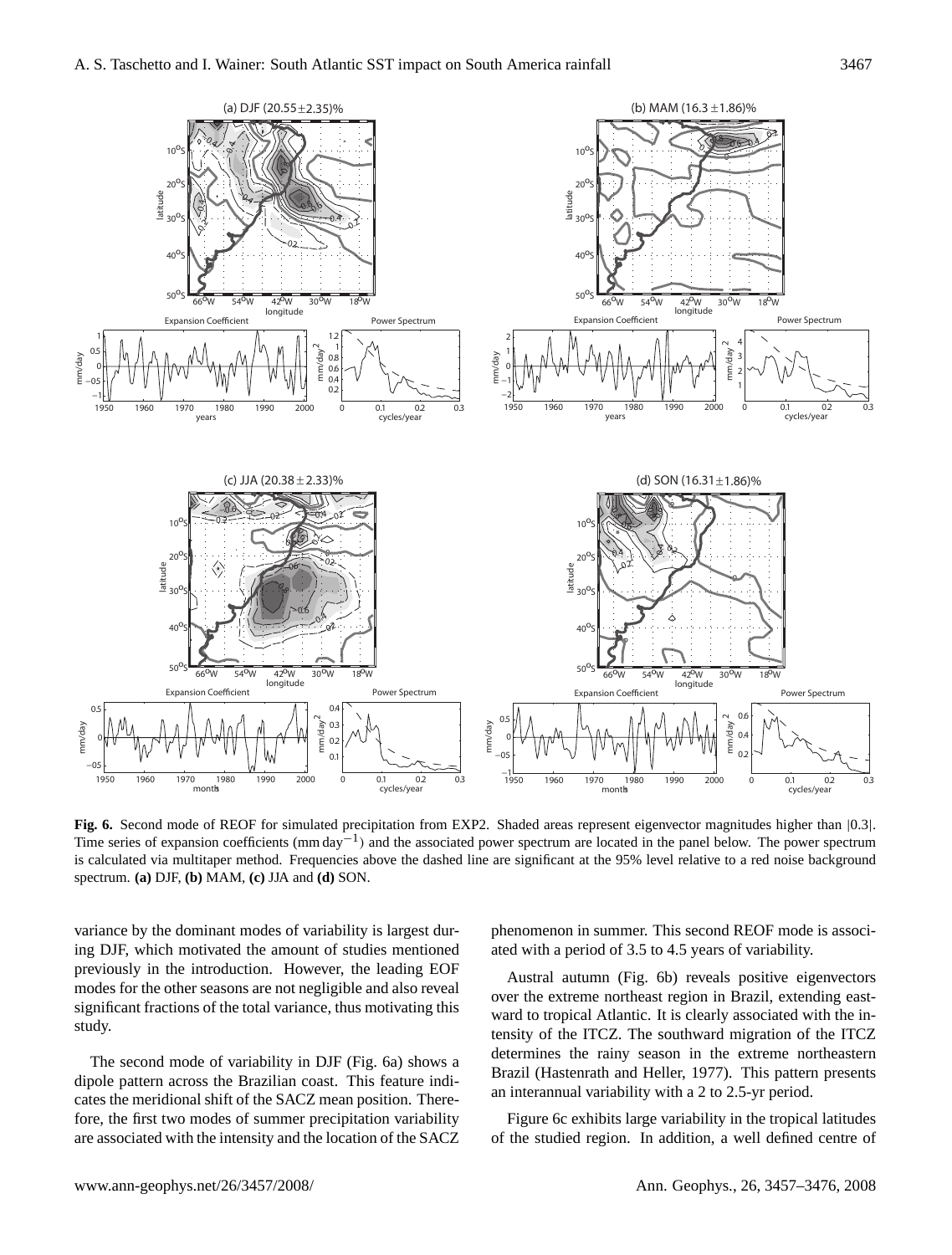precipitation is seen at the subtropical South Atlantic, suggesting the influence of the local SSTs on the rainfall variability in a period of 5 and 4–3.5 years.

The austral spring pattern (Fig. 6d) shows positive eigenvectors over the continent, suggesting the presence/absence of the convection over the Amazon Basin. The time series of expansion coefficients presents three significant peaks with a period of 5, 2.5 and 1.5 years.

The EOF analysis performed in EXP1 yields relatively similar patterns as in EXP2, unless for stronger magnitudes (figure not shown). However, it is interesting to highlight some differences in the DJF and MAM patterns. The leading mode of DJF variability for EXP1 reveals negative eingenvectors extending further southeastern over the western South Atlantic than those in Fig. 5a. In addition, the first mode of MAM rainfall variability shows larger eigenvectors over the equatorial Atlantic Ocean rather than in the subtropics as in Fig. 5b. These differences suggest the importance of the subtropical South Atlantic SST anomalies in modulating the summer and autumn rainfall variability over the region.

# **6 The remote response**

It is well recognised that the El Niño-Southern Oscillation (ENSO) is one of the largest climatic events affecting the globe (Trenberth and Caron, 2000). The anomalous warm SST associated with ENSO involves approximately one third of the tropics. Because of this, ENSO leads to changes in atmospheric circulation, impacting several regions around the world (Trenberth, 1991). In South America, ENSO plays an important role in rainfall variability. As our primarily interest is the investigation of the precipitation due to the South Atlantic SSTs, the influence of ENSO has to be factored out from the results shown in the previous section. Note that, even though the EXP2 was forced only with SST anomalies varying in South Atlantic, it still contains the influence from remote SSTs.

The correlation between the NINO3 Index and the precipitation over the region demonstrates the Pacific remote influence on EXP2 (Fig. 7). In general, the correlation coefficients are low for EXP2. This is an expected result as this experiment was forced with SST anomalies only in the subtropical South Atlantic. When the same analysis is carried out with EXP1, a much stronger correlation pattern appears (figure not shown), particularly over the tropical latitudes where El Niño events tend to dry the Northeast Brazil via the shift of the Walker circulation.

Despite the low correlation coefficients for EXP2 (Fig. 7), there are some areas with significant values, especially during summer. Therefore, it is an important step to eliminate the ENSO remote signal. In order to do this, the simulated precipitation from EXP2 was firstly regressed onto the NINO3 Index. This procedure enhances the precipitation variability associated with the ENSO signal in EXP2. Then, this component was subtracted from the EXP2 ensemble mean, thus removing the ENSO remote influence.

The regression pattern for EXP2 is shown in Fig. 8. It is worthwhile to comment that significantly stronger patterns are seen for EXP1 (figure not shown), indicating that the SST design of EXP2 by itself is efficient in reducing considerable the ENSO influence on rainfall. Nevertheless, the most expressive ENSO influence on EXP2 appears to be in austral summer and autumn (Fig. 8a and b, respectively). These two seasons reveal similar signal over the southwest South Atlantic. Positive regression coefficients can be seen around 25◦ S–33◦ W, and negative are located at about 18◦ S–36◦ W for both seasons. This indicates that ENSO tends to enhance the convection over the SACZ, particularly over its oceanic branch, during DJF and MAM. Reduced rainfall is seen over southern Brazil during summer (Fig. 8a). During winter and spring (Fig. 8c–d), the regression pattern does not show great effect from ENSO. Slightly positive values are exhibited over the tropical Atlantic near equator in winter (Fig. 8c) and over northeastern South America in spring (Fig. 8d).

Comparisons of the regression patterns between the numerical experiments reveal markedly negative values over northern and northeastern South America for EXP1 during all seasons, and slightly positive values over the Central and South Brazil particularly in MAM (figure not shown). This pattern is not well developed in EXP2 (Fig. 8) because the experiment design does not contain SST anomalies in the tropical Pacific. The rainfall increase in the Southern Brazil, simultaneously with the suppression of precipitation in the northern part of the continent is a common feature during El Niño years (e.g. Kousky et al., 1984; Ropelewski and Halpert, 1987, 1989; Grimm et al., 2000; Grimm, 2003). During El Niño events, the Walker circulation shifts due to the eastward displacement of warm waters in the Pacific Ocean. The displacement of the atmospheric heat source overlaying the warmest water results in ascending air in the eastern tropical Pacific, which in turn descends over Northeast Brazil, suppressing convection and rainfall in that region. Moreover, during Pacific warm events, the enhanced subtropical jet acts like a barrier, inhibiting frontal systems to go northward over the continent, and confining them to the south. Paegle and Mo (2002) suggested that the ENSOrelated PSA wave train increases the pressure gradient between the Chaco low and the Atlantic subtropical high, contributing to an increased supply of moisture and enhanced precipitation over eastern Brazil.

## **7 The local response**

After subtracting the ENSO-related regression pattern from EXP2, the REOF analysis was used again in order to look for differences. Figure 9 shows the leading mode of variability for EXP2 without the ENSO signal. It now accounts for 24 $\pm$ 3%, 19 $\pm$ 2%, 22 $\pm$ 2% and 22 $\pm$ 2% of the total variance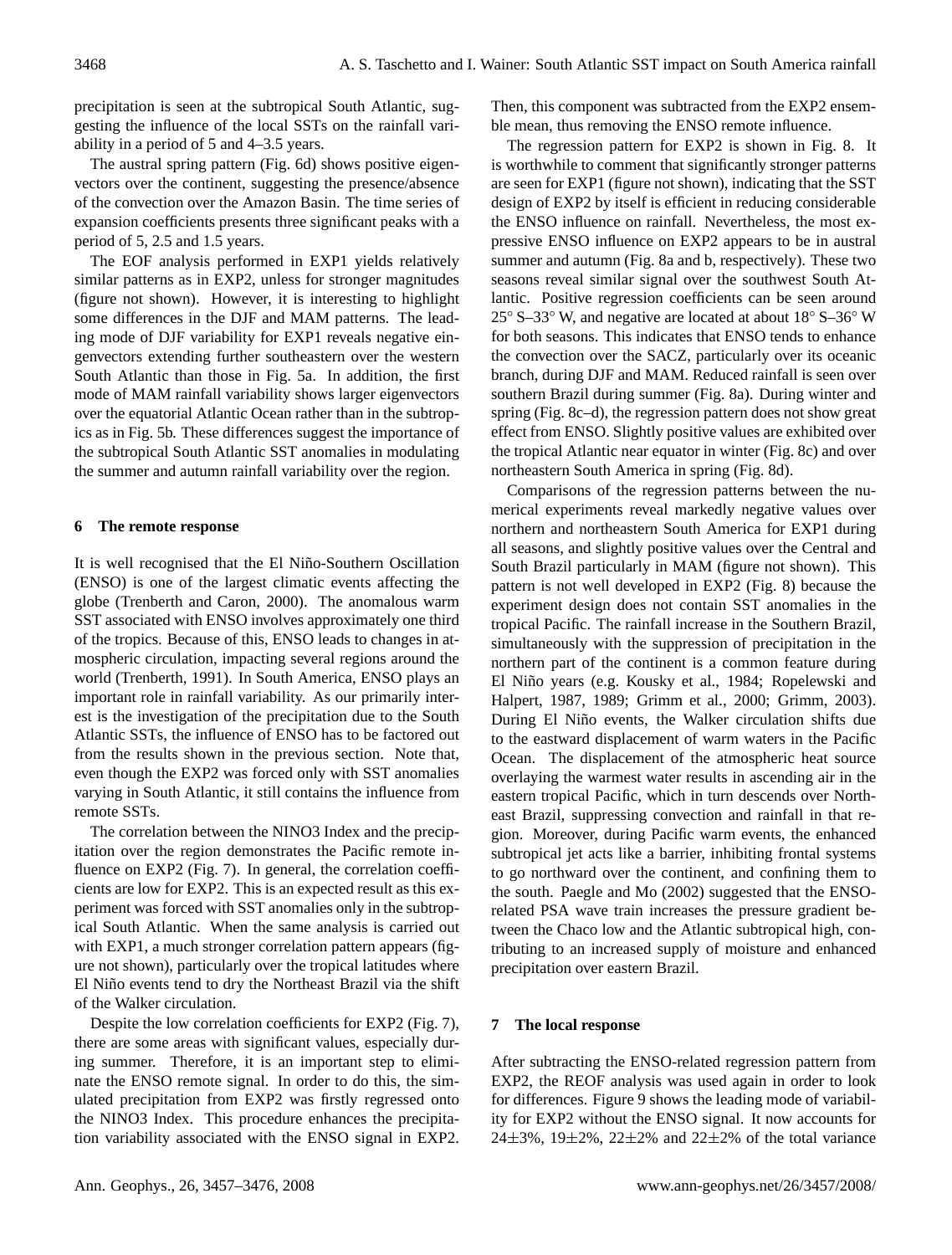

**Fig. 7.** Spatial distribution of correlation between the Nino3 Index and the simulated precipitation anomalies from EXP2. ˜ **(a)** DJF, **(b)** MAM, **(c)** JJA and **(d)** SON. Correlation coefficients larger than 0.16 are significant at a 95% of confidence level.

in DJF, MAM, JJA and SON, respectively. It is worth noting a slight decrease in the explained variance in DJF, and an increase in the variance in all the other seasons.

In DJF, the leading mode of EOF (Fig. 9a) reveals a very similar pattern compared to Fig. 5a. This suggests that the local SSTs play an important role in modulating the SACZ variability. This result corroborates the findings of Robertson et al. (2003) who reported the importance of the South Atlantic SST anomalies to the SACZ variability. Nevertheless, the pattern is now associated with smaller explained variance and a considerable different power spectrum, which suggests that the ENSO has an effect on the SACZ variability both in its coastal and oceanic parts. The comparison of the power spectrum from Figs. 5a and 9a reveals that the ENSO signal acts with a period of approximately 4 years while the South Atlantic SSTs seems to affect the SACZ variability in a higher frequency (2.5 yr).

The following seasons reveal substantial changes in the first REOF mode after the subtraction of ENSO signal. This is especially true for the MAM mode, shown in Fig. 9b. Looking back to the REOF mode in Fig. 5b, it is clear that the ENSO signal on the oceanic branch of the SACZ was eliminated after the subtraction of the regression field. The regression analysis seen in Fig. 8b also confirms the ENSO-related signal on precipitation over the South Atlantic Ocean. Correlation between the time series of the expansion coefficient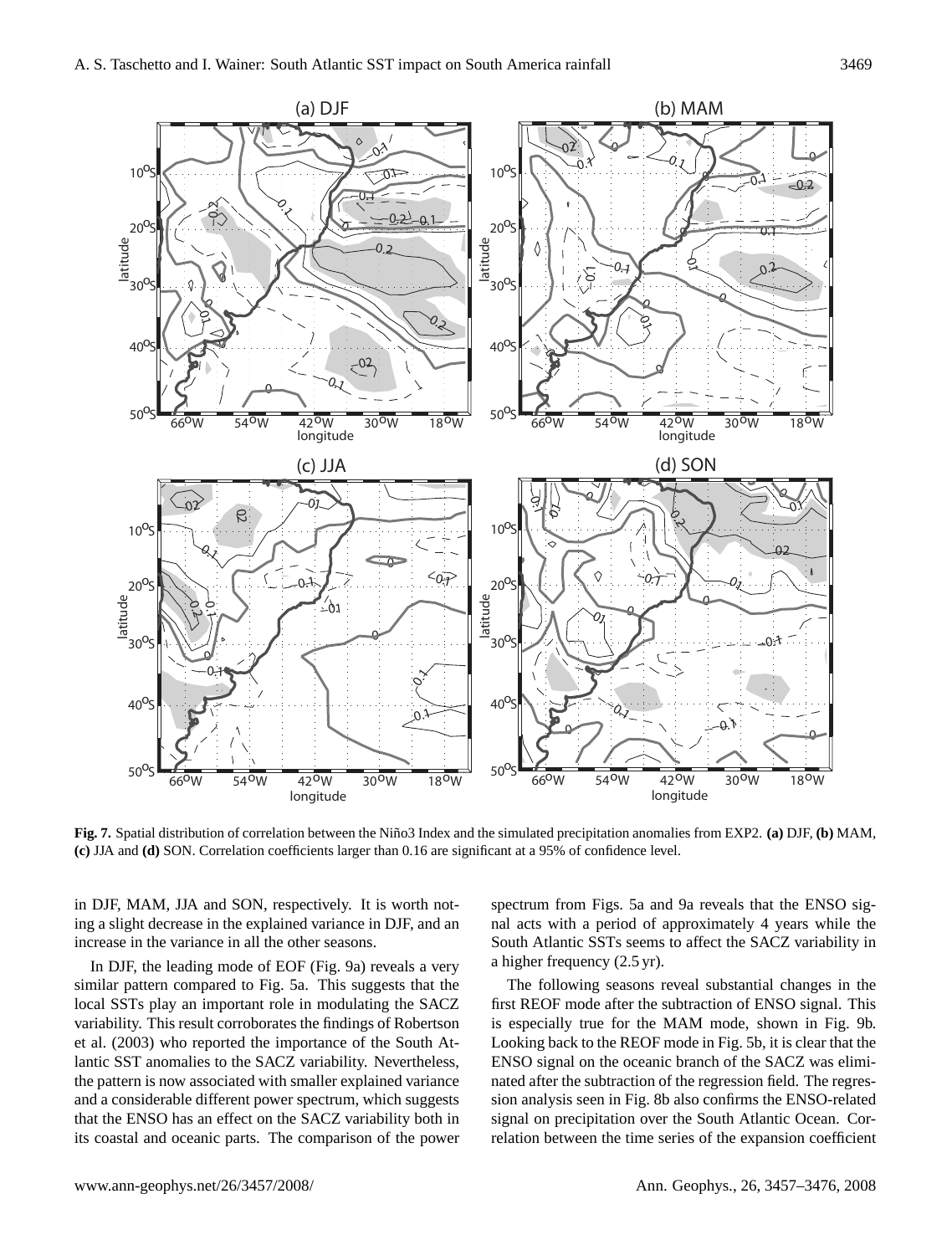

**Fig. 8.** Precipitation anomaly from EXP2 regressed onto the Niño3 Index. Contour interval is 0.25. Units in mm day<sup>-1</sup>. (a) DJF, (b) MAM, **(c)** JJA and **(d)** SON.

from Fig. 5b and the NINO3 Index is significant at 95% level. It reaches a maximum correlation of 0.42 when NINO3 Index leads the autumn principal component by 3 months. Thus we can conclude that the local SSTs affect the SACZ during summer, while the ENSO seems to influence the SACZ variability not only in summer but mostly in autumn. Generally, heat sources associated with ENSO warm events perturb the atmospheric circulation generating Rossby wave trains that can cause considerable impacts on rainfall over the studied region (Grimm, 2003). The centre of negative precipitation in Fig. 5b seems to be a response from ENSO through the PSA teleconnection pattern (Kalnay et al., 1986; Garreaud and Battisti, 1999; Mo, 2000).

Over the continent, Fig. 9b shows positive eigenvalues over the central South America and negative in the southern regions. The most important feature in the MAM pattern in Fig. 9b, however, is a dipole located over tropical South Atlantic. In a climatological sense, the southward migration of ITCZ during austral autumn is responsible for determining the rainy season in Northeast Brazil (Hastenrath and Heller, 1977). The pattern seen in Fig. 9b suggests an influence of the local SSTs, i.e. from the South Atlantic, on the meridional displacement of the ITCZ during autumn months, associated with a variability of 10-yr period. It does not mean that the ENSO has no effect over the tropical Atlantic. Conversely, there are some studies reporting this influence,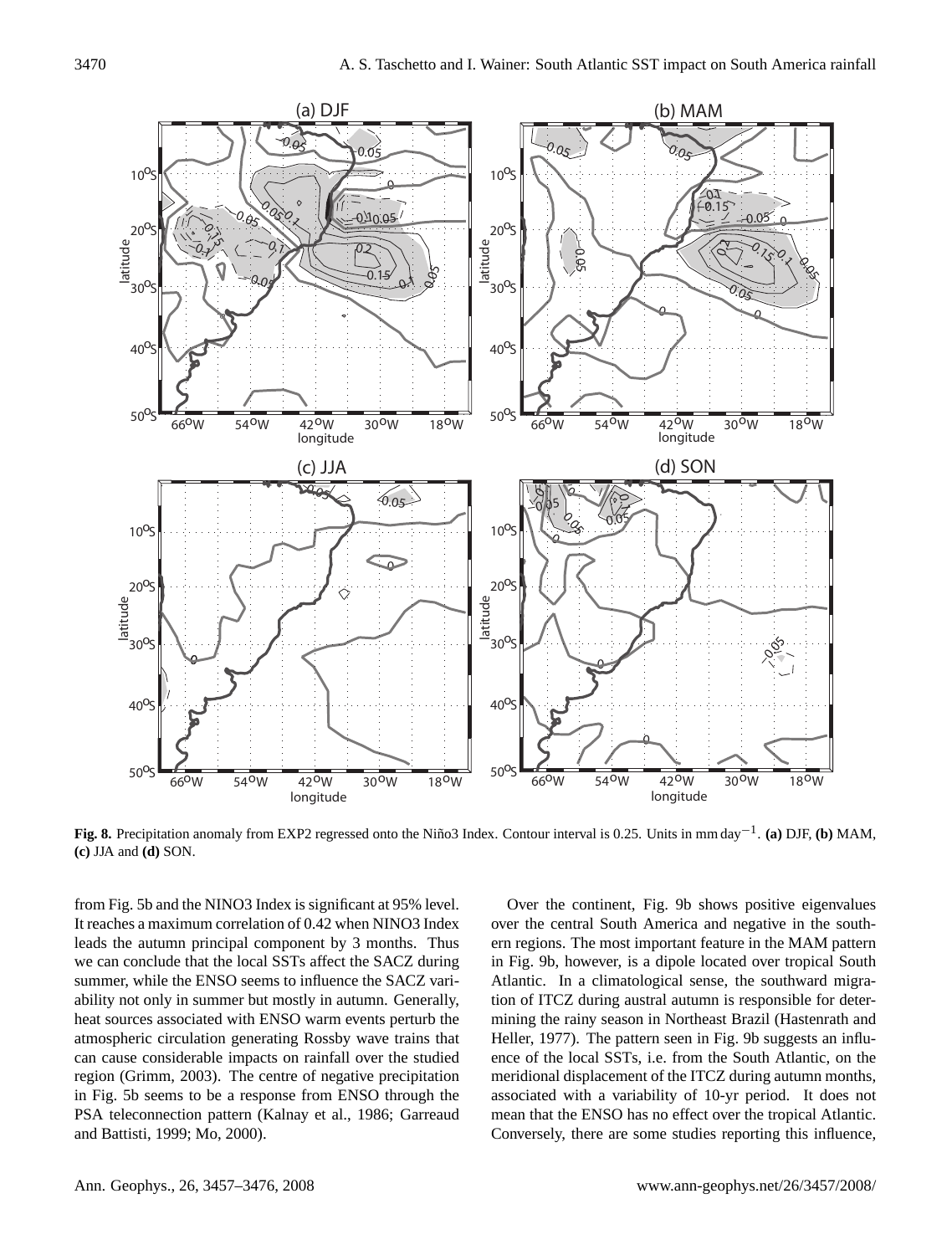

**Fig. 9.** First mode of REOF for simulated precipitation from EXP2 without the ENSO signal. Shaded areas represent eigenvector magnitudes higher than |0.3|. Time series of expansion coefficients (mm day<sup>-1</sup>) and the associated power spectrum are located in the panel below. The power spectrum is calculated via multitaper method. Frequencies above the dashed line are significant at the 95% level relative to a red noise background spectrum. **(a)** DJF, **(b)** MAM, **(c)** JJA and **(d)** SON.

such as Lau and Nath (1994), Lau (1997) and Saravanan and Chang (2000). However, the South Atlantic SSTs also seems to have a considerable influence on the tropics. According to Pezzi and Cavalcanti (2001), the Atlantic influence is comparable to, or larger than, the Pacific effects on modulating the ITCZ and precipitation in Northeast Brazil. Using numerical experiments, Haarsma et al. (2002) found that the subtropical South Atlantic SST anomalies by themselves can influence the tropical atmospheric circulation, with significant effects on the position of the ITCZ.

The JJA pattern (Fig. 9c) also shows an intense signal located over the northeast Brazilian coast elongating to the equator. This result shows that the local SSTs play an important role in determining the variability of the ITCZ precipitation not only in autumn but also in winter. In addition to that, the winter REOF mode exhibits negative eigenvalues next to the southeast Brazilian coast and positive values south of approximately 30° S. Apart from the positive values over the ITCZ region, this mode of variability changed completely from Fig. 5c. After the subtraction of the ENSO signal, the winter leading mode shows larger amplitudes and an increase in the explained variance. Moreover, the time series of the expansion coefficients changed considerable, resulting in variability associated with a decadal period of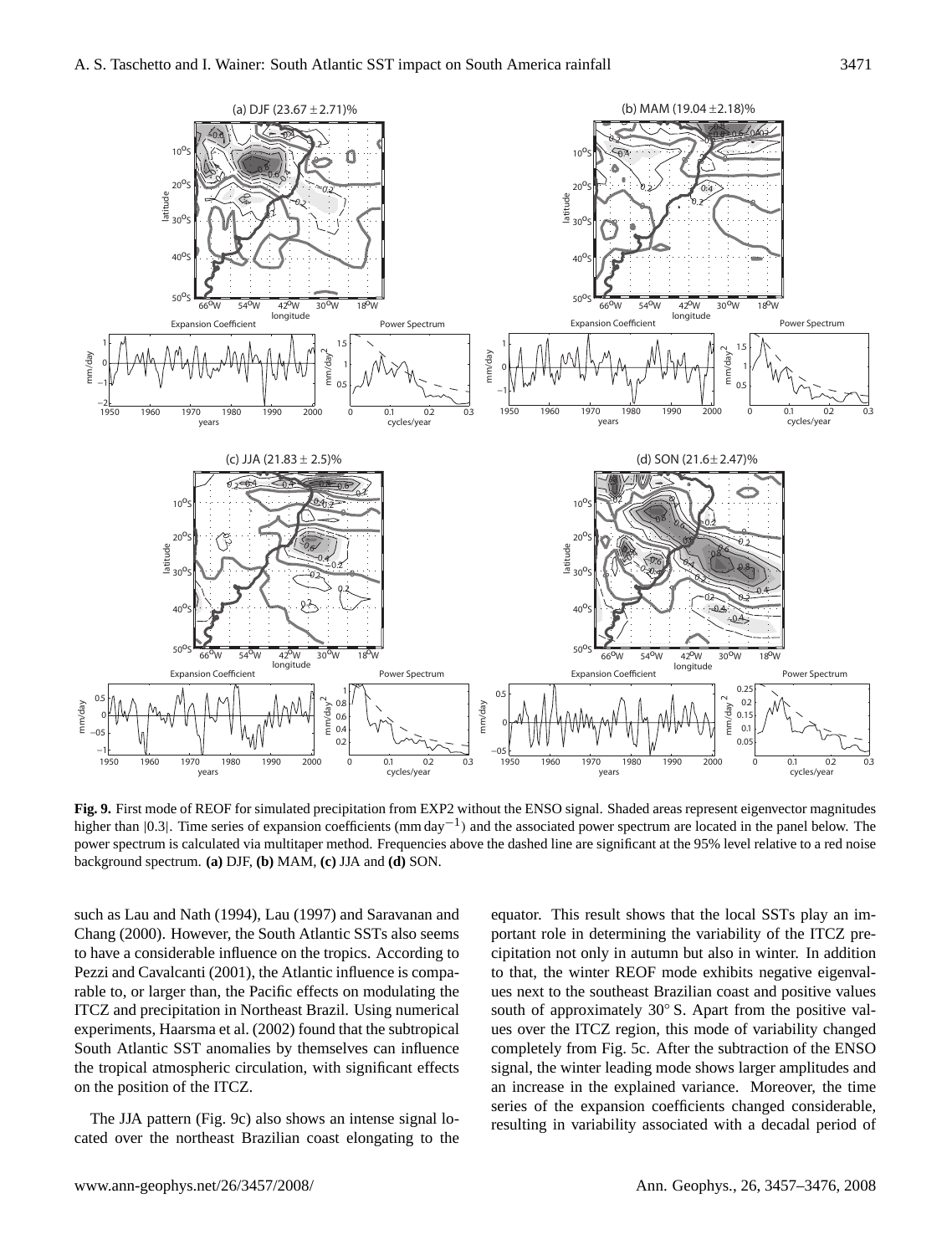

**Fig. 10.** Second mode of REOF for simulated precipitation from EXP2 without the ENSO signal. Shaded areas represent eigenvector magnitudes higher than |0.3|. Time series of expansion coefficients (mm day<sup>-1</sup>) and the associated power spectrum are located in the panel below. The power spectrum is calculated via multitaper method. Frequencies above the dashed line are significant at the 95% level relative to a red noise background spectrum. **(a)** DJF, **(b)** MAM, **(c)** JJA and **(d)** SON.

17 years. Decadal variability in the South Atlantic region has been reported by few authors. Venegas et al. (1997) found a coupled mode between the atmosphere and the ocean in South Atlantic representing a 14–16-yr period oscillation in the strength of the subtropical anticyclone concomitantly with fluctuations of a subtropical dipole in the SSTs. In their study, this coupling is stronger during austral summer. Using the NCAR CCSM coupled model, Wainer and Venegas (2002) found significant oscillations of a 25–30-yr period in the SST, sea level pressure and barotropic transport fields in subtropical South Atlantic.

During the spring season, Fig. 9d reveals an increase/decrease in precipitation over most of Brazil, in a zone that extends to the South Atlantic Ocean. This band of positive values appears to be associated with an earlier SACZ onset. Negative eigenvectors can be seen over the extreme northwest South America indicating the suppression/enhancement of convection over the Amazon Basin. Negative values are also shown over southern Brazil and over the extratropical latitudes of the South Atlantic. This pattern is associated with a variability of 4-yr period. It is similar to the one containing the ENSO signal (Fig. 5d), unless for its magnitude (note that the patterns of variability vary from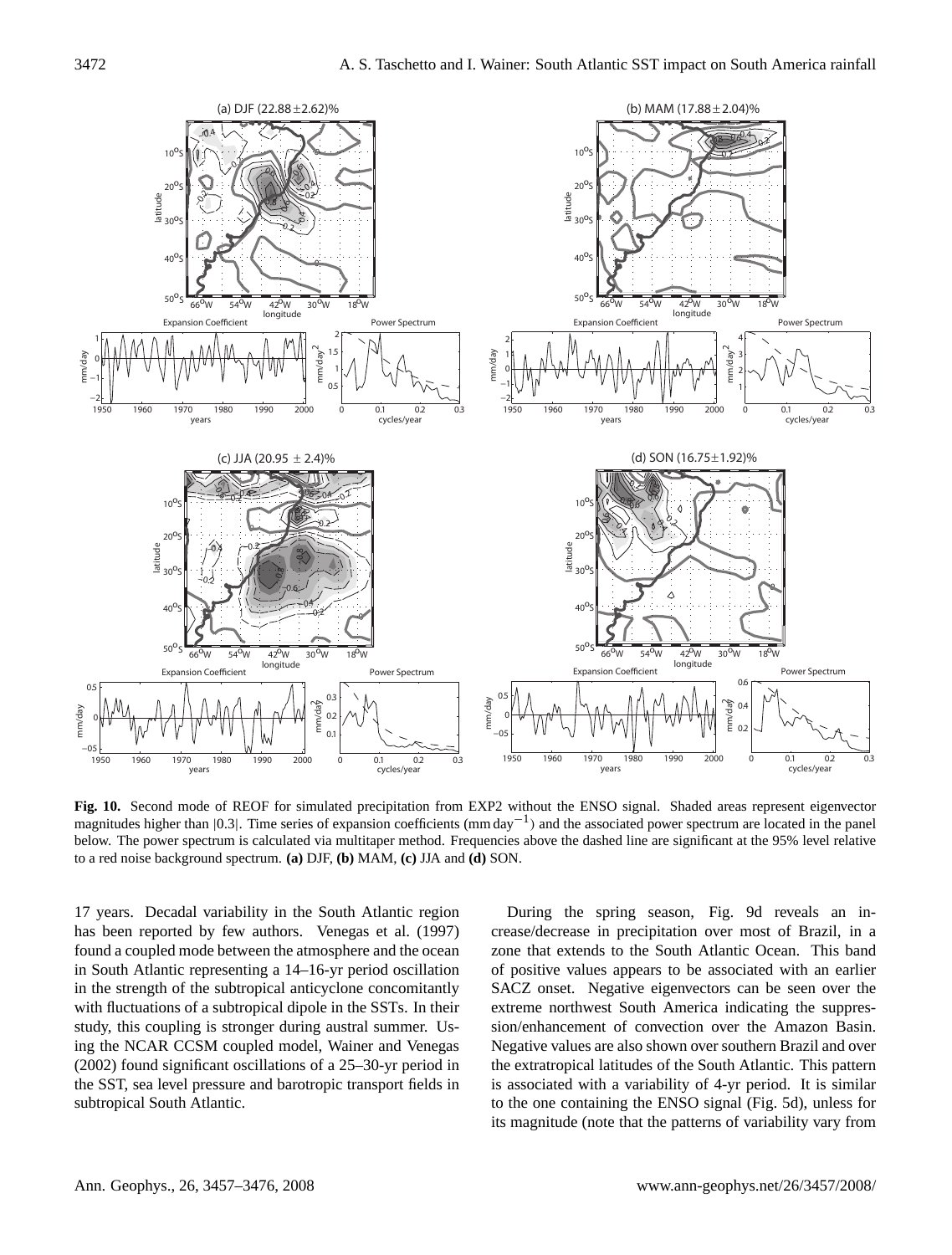the positive to the negative phase according to their time series). A much stronger signal appeared when the influence of the tropical Pacific SSTs is removed. This suggests that the South Atlantic SST anomalies have an important impact over both the ocean and the continent during the SON months. Moreover, the enhancement of this pattern after removing the ENSO signal suggests that the warm SST anomalies in eastern Pacific counteract the effect of the South Atlantic SSTs on the South America monsoon onset.

The second mode of variability can be seen in Fig. 10. It accounts for approximately 23±3% of the total variance in DJF,  $18\pm2\%$  in MAM,  $21\pm2\%$  JJA and for  $17\pm2\%$  in SON.

The DJF pattern (Fig. 10a) shows a dipole across the southeast Brazilian coast. This may be related to the zonal displacement of the SACZ band along the Brazilian coastal area. In the positive phase of the mode, precipitation is enhanced over the Southeast Brazil, while in its negative phase rainfall shifts northeastwards. This mode of variability agrees with Barreiro et al. (2002). After the subtraction of the ENSO-related signal, the second mode appears to be more localized; with an increase in the explained variance and an associated time series with higher frequencies (see Fig. 6a for comparison). Variability over northeastern Brazil almost disappears after the ENSO subtraction (Figs. 6a and 10a). Indeed, El Niño warm events tend to affect the rainfall over this region. The power spectrum analysis contains more energy in Fig. 10a than in 6a. It reveals two significant peaks with a period of 3–4 years and 2 years. Thus, we conclude that the SST anomalies in the subtropical South Atlantic modulate the position of the SACZ over its coastal branch in interannual timescales.

The austral autumn REOF mode (Fig. 10b) reveals a well defined variance over the tropical ocean extending westward to the extreme Northeast Brazilian region. Comparison between the second REOF mode with and without the ENSO signal indicates almost no changes (Figs. 6b and 10b, respectively). This suggests that not only ENSO influences the intensity of the ITCZ band during austral autumn, but mostly the local SSTs from South Atlantic Ocean.

Figure 10c does not shown significant differences from Fig. 6c. This agrees with the very low regression field seen in Fig. 8c. Thus, the second mode of variability in JJA is a response of precipitation to local SSTs in subtropical South Atlantic associated with a 4–5-yr period.

The same can be assumed for the SON months. The second REOF mode in Fig. 10d preserves the same variability pattern to the one including the ENSO signal (Fig. 6d). It suggests an enhanced convection over the Amazon Basin and Central Brazil in its positive phase and a suppression of the convection during its negative phase. Three significant peaks are associated with this pattern: 5, 2.5 and 1.5 years.

The EOF analysis from EXP1 after removing the ENSO effect (figure not shown) reveals stronger magnitudes over the tropical South Atlantic for all seasons than those from EXP2. This is an expected result as EXP1 also contains the atmospheric response from the tropical Atlantic Ocean.

#### **8 Summary and discussions**

In this study we investigate the impact of the subtropical South Atlantic SSTs with and without the ENSO influence, in two ensembles using different distribution of surface forcing. An attempt is made to reduce the internal variability and enhance the forced response due to SSTs.

The major findings of this study are described as follow.

- **–** Generally, reproducibility is larger in the tropical Atlantic than in the extratropics, suggesting that lower latitudes are more sensible to the boundary forcing. The seasonal dependence of reproducibility showed larger values in MAM and SON and lower in DJF and JJA. The transient seasons revealed higher reproducibility over the South America continent, while the extreme seasons showed larger values over the tropical ocean.
- **–** The SACZ region is dominated by internal variance, approximately 70% in DJF. On the other hand, the ITCZ region over the tropical Atlantic is mostly driven by changes in SSTs, which makes it more predictable than the SACZ.
- **–** After the reconstruction of ensemble, the oceanic branch of the SACZ in DJF had its reproducibility significantly increased. This suggests that the oceanic SACZ may be more predictable than its coastal part.
- **–** In DJF, both local and remote SSTs (i.e. South Atlantic and Pacific) play a role in modulating the intensity and the position of the coastal and oceanic SACZ. Particularly, the subtropical South Atlantic SSTs (20◦ S–60◦ S) seem to influence more the position of this precipitation band over the Brazilian coastal region than the ENSO does. On the other hand, the warm events in the tropical Pacific have considerable effect on the intensity in the oceanic branch of the SACZ, especially during the MAM months. However, it should be noted that the internal variance is not negligible.
- **–** During the MAM and JJA seasons, local SSTs (between  $20°$  S and  $60°$  S) play an important role in determining the magnitude and the displacement of the ITCZ over the tropical Atlantic. Although the remote effect from Pacific Ocean can be detected in the tropical Atlantic precipitation field, the dominant SST forced signal in the ITCZ seems to come from the South Atlantic Ocean.
- **–** In SON, high variability is located over South America, particularly over the Amazon. It may be associated with the enhancement/weakening of the convective activity over the Amazon Basin. The first mode of rainfall variability during SON revealed significant changes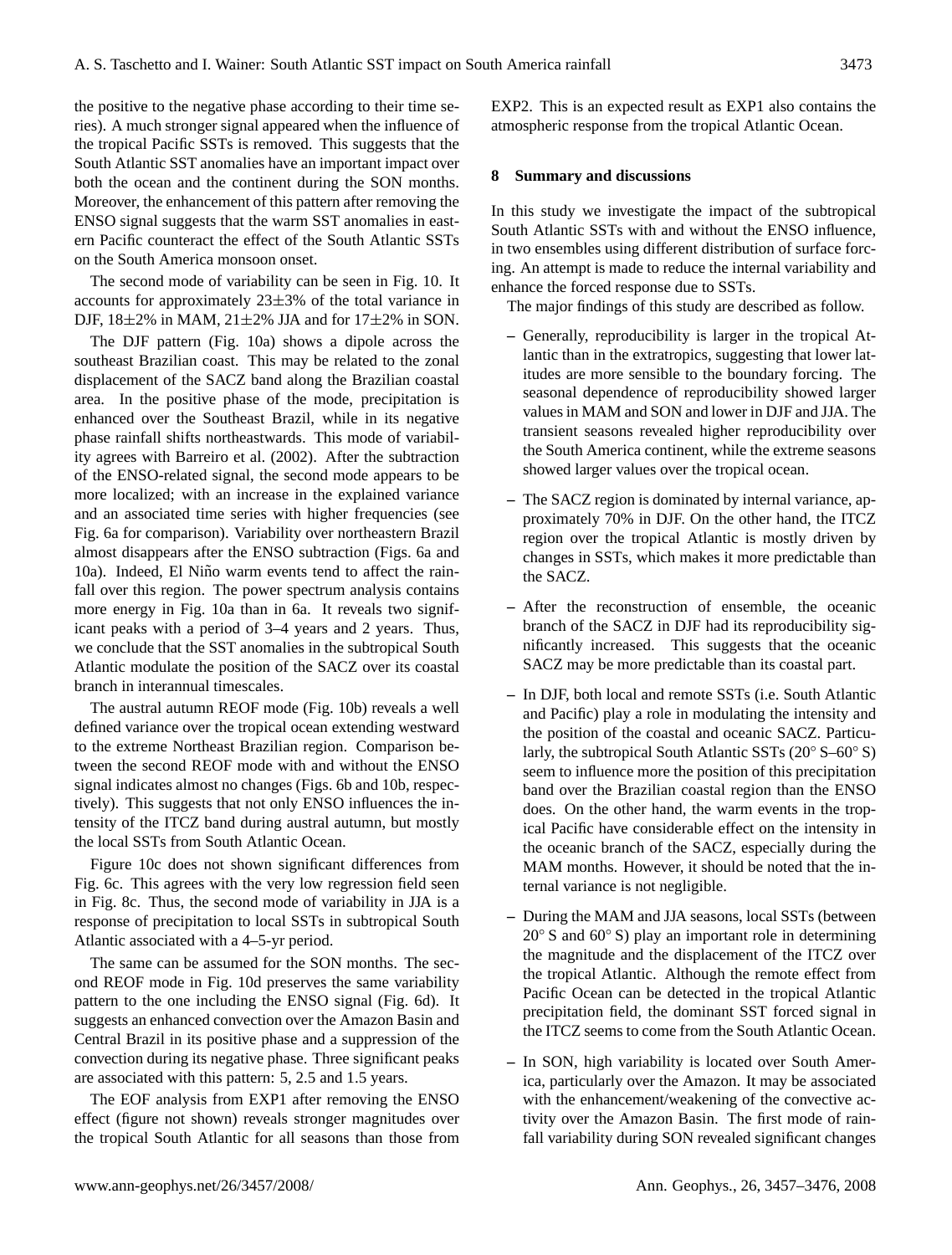after subtracting the ENSO signal. This suggests that while the local South Atlantic SSTs appear to influence an earlier SACZ onset, the remote SST anomalies in the eastern tropical Pacific seems to counteract this effect.

As mentioned in Sect. 4, the reproducibility found here is dependent on the model and variables studied. As the estimate of the internal variability contains all the errors intrinsic of the model (such as Rossby wave propagation, surface atmosphere interactions, including with the topography, specific physical parameterizations, among other factors) it is expected that different models give distinct maps of reproducibility and hence predictability. The distribution of reproducibility in summer found in this study, though, are in agreement with findings of Barreiro et al. (2002) who reported that the SACZ is dominated by internal variance. The other seasons cannot be compared with other studies, since there are no previous works that have addressed this kind of analysis for South American rainfall.

The results presented in this paper provide strong evidence of the importance of the subtropical South Atlantic SST anomalies on the modulation of the SACZ position over the continent. It is worth noting that this study considers the oceanic influence on South America precipitation in timescales greater than one month, i.e. interannual to multidecadal. As the simulations are averaged over each month, the intraseasonal variability is not resolved by the model outputs and thus the MJO is not the focus of this work.

This study also provides evidence that the subtropical South Atlantic SSTs have the potential to impact rainfall over the tropics. While it may seem unusual that the subtropical South Atlantic SST anomalies influence the convection and position of the ITCZ, it is important to note that a subtropical heat source in the Atlantic could impact both tropical and extratropical atmospheric patterns (Huang and Shukla, 2005). Using numerical experiments, Haarsma et al. (2003) found that the South Atlantic subtropical dipole, the dominant mode of variability in the SST anomalies, do have a significant effect on the equatorial atmospheric dynamics. The authors reported a deep baroclinic response over the equatorward pole and a shallow equivalent barotropic response over the poleward pole. The diabatic heating from the SST dipole induces an anomalous vertical circulation, generating upward motion southward of the ITCZ and downward motion north of it, thus shifting the convergence zone to south. Therefore, enhanced precipitation occurs over the ascend region, southward of the ITCZ mean position, and is maintained by anomalous convergence of low level moisture. As our EXP2 includes the northern pole of the leading SST anomalies in the South Atlantic, it is very likely that the atmospheric response over the ITCZ region found in EXP2 occurs in a similar way as described in Haarsma et al. (2003). Further investigations of the mechanisms by which the tropical rainfall responds to the subtropical South Atlantic SST are underway.

A final important issue to be considered here is the fact that our analyses were based on an AGCM. Using an atmospheric and an oceanic model, Chaves and Nobre (2004) suggested a cloud/shortwave SST negative feedback between the atmosphere and the ocean during summer time at the SACZ region. These authors argue that the negative SST anomalies underlying the oceanic SACZ are a response to the atmospheric forcing. The cold SSTs, in turn, tend to damp the precipitation band. Thus, a refined understanding of these feedback mechanisms needs to be explored by using a fully coupled model, not only for DJF but also for the remaining seasons.

*Acknowledgements.* The authors acknowledge CNPq, FAPESP 02/01211-0 and the Inter-American Institute for Global Change Research (IAI) for a travel grant to NCAR. They are also grateful to Leila Carvalho and Pedro Dias for their magnificent comments on this work.

Topical Editor F. D'Andrea thanks one anonymous referee for her/his help in evaluating this paper.

# **References**

- Acker, T. L., Buja, L. E., Rosinski, J. M., and Truesdale, J. E.: User's guide to NCAR CCM3, NCAR Technical Note/TN-421+ia, NCAR, Boulder, CO, 210 pp, 1996.
- Andreoli, R. V. and Kayano, M. T.: ENSO-related rainfall anomalies in South America and associated circulation features during warm and cold Pacific Decadal Oscillation regimes, Int. J. Climatol., 25, 2071–2030, 2005.
- Barreiro, M., Chang, P., and Saravanan, R.: Variability of the South Atlantic Convergence Zone simulated by an atmospheric general circulation model, J. Climate, 15, 745–763, 2002.
- Barros, V., Gonzales, M., Liebmann, B., and Calvacanti, I.: Influence of the South Atlantic convergence zone and South Atlantic sea surface temperature in interannual summer rainfall variability in Southeastern South America, Theor. Appl. Climatol., 67, 123–133, 2000.
- Boville, B. and Gent, P. R.: The NCAR Climate System Model, Version One, J. Climate, 11, 1115–1130, 1998.
- Branković, Č., Palmer, T. N., and Ferranti, L.: Predictability of Seasonal Atmospheric Variations, J. Climate, 7(2), 217–237, 1994.
- Carvalho, L. M., Jones, C., and Liebmann, B.: Extreme precipitation events in southeastern South America and large-scale convective patterns in the South Atlantic Convergence Zone, J. Climate, 15, 2377–2394, 2002.
- Carvalho, L. M., Jones, C., and Liebmann, B.: The South Atlantic Convergence Zone: Intensity, Form, Persistence, and Relationships with Intraseasonal to Interannual Activity and Extreme Rainfall, J. Climate, 17, 88–108, 2004.
- Casarin, D. P. and Kousky, V.: Anomalias de precipitação no Sul do Brasil e variações na circulação atmosférica, Brazilian J. Meteorol., 1, 83–90, 1986.
- Cavalcanti, I. F. A.: Teleconnection patterns orographically induced in model results and from observational data in the austral winter of the Southern Hemisphere, J. Climate, 20, 1191–1206, 2000.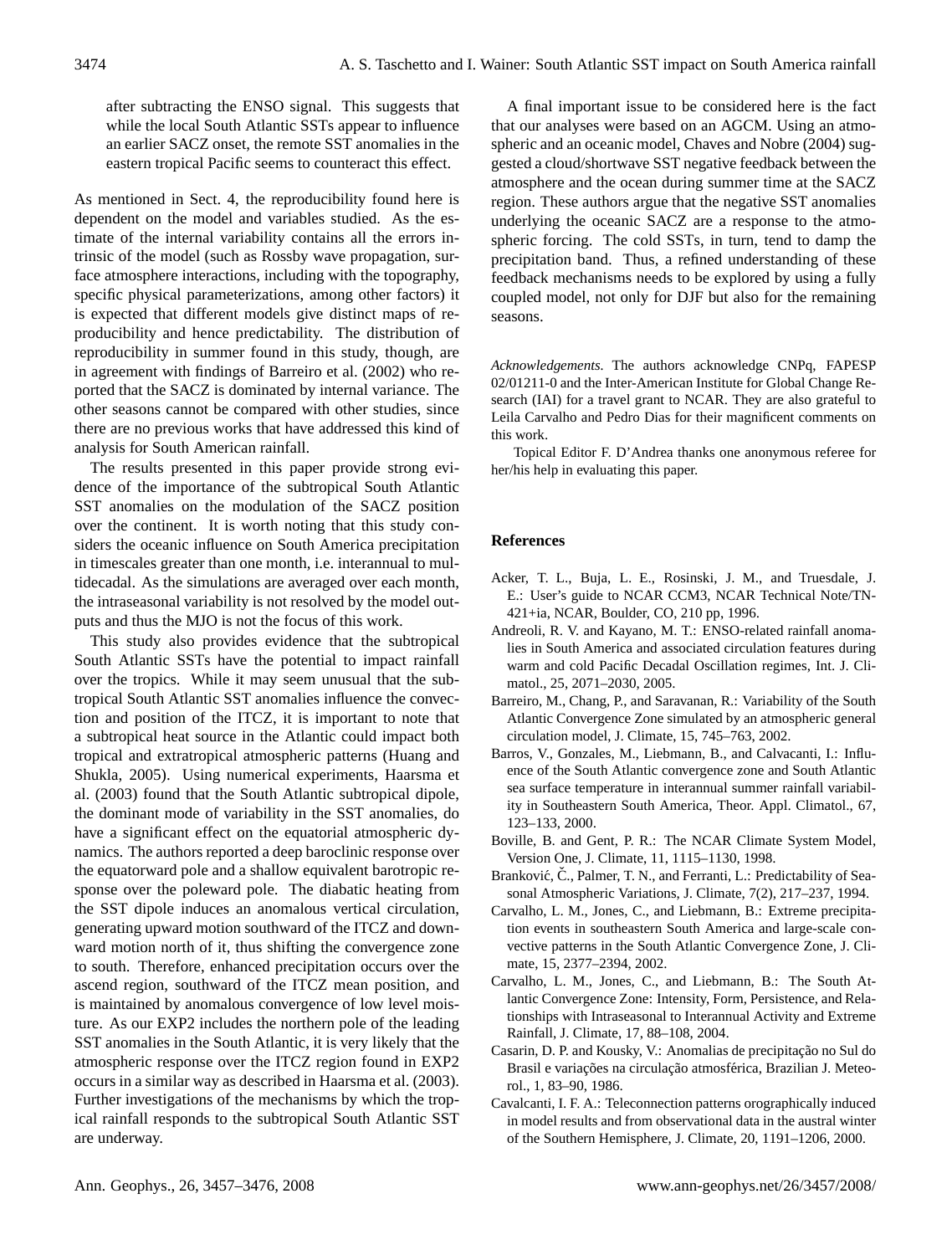- Chang, P., Saravanan, R., Ji, L., and Hegerl, G. C.: The effect of local sea surface temperatures on atmospheric circulation over the tropical Atlantic sector, J. Climate, 13, 2195–2216, 2000.
- Chaves, R. R. and Nobre, P.: Interactions between sea surface temperature over the South Atlantic Ocean and the South Atlantic Convergence Zone, Geophys. Res. Lett., 31, L03204, doi:10.1029/2003GL018647, 2004.
- Cunningham, C. A. C. and Cavalcanti, I. F. A.: Intraseasonal modes of variability affecting the South Atlantic Convergence Zone, Int. J. Climatol., 26(9), 1165–1180, 2006.
- de Souza, E. B. and Ambrizzi, T.: Modulation of the intraseasonal rainfall over tropical Brazil by the Madden-Julian oscillation, Int. J. Climatol., 26(13), 1759–1776, 2006.
- Diaz, A. F., Studzinski, C. D., and Mechoso, C. R.: Relationships between precipitation anomalies in Uruguay and southern Brazil and sea surface temperature in the Pacific and Atlantic oceans, J. Climate, 11, 251–271, 1998.
- Drumond, A. R. M. and Ambrizzi, T.: The role of SST on the South America atmospheric circulation during January, February and March 2001, Clim. Dynam., 24, 781–791, 2005.
- Figueroa, S. N., Satyamurty, P., and Dias, P. L. S.: Simulations of the summer circulation over South American region with an Eta coordinate model, J. Atmos. Sci., 52, 1573–1584, 1995.
- Gandu, A. W. and Geisler, J. E.: A Primitive Equations Model Study of the Effect of Topography on the Summer Circulation over Tropical South America, J. Atmos. Sci., 48(16), 1822–1836, 1991.
- Garreaud, R. and Battisti, D. S.: Interannual and interdecadal (ENSO-like) variability in the Southern Hemisphere tropospheric circulation, J. Climate, 12, 2113–2123, 1999.
- Grimm, A. M.: The El Niño impact on the summer monsoon in Brazil: Regional processes versus remote influences, J. Climate, 16, 263–280, 2003.
- Grimm, A. M., Barros, V. R., and Doyle, M. E.: Climate variability in Southern South America associated with El Niño and La Niña events, J. Climate, 1, 35–58, 2000.
- Grimm, A. M. and da Silva Dias, P. L.: Analysis of tropicalextratropical interactions with influence functions of a barotropic model, J. Atmos. Sci., 52, 3538–3555, 1995.
- Haarsma, R. J., Campos, E. J. D., and Molteni, F.: Atmospheric response to South Atlantic SST dipole, Geophys. Res. Lett., 30(16), 1864, doi:10.1029/2003GL017829, 2003.
- Hack, J. J., Kiehl, J. T., and Hurrell, J.: The hydrologic and thermodynamic characteristics of the NCAR CCM3, J. Climate, 11, 1179–1206, 1998.
- Hastenrath, S.: Climate Dynamics of the Tropics, Kluwer Academic Publishers, University of Wisconsin, Madison, USA, 488 pp., 1991.
- Hastenrath, S. and Heller, L.: Dynamics of climatic hazards in northeast Brazil, Q. J. Roy. Meteorol. Soc., 103, 77–92, 1977.
- Herdies, D. L., da Silva, A., Dias, M. A. S., and Nieto-Ferreira, R.: Moisture budget of the bimodal pattern of the summer circulation over South America, J. Geophys. Res., 107, 8075–8088, 2002.
- Kalnay, E., Mo, K. C., and Paegle, J.: Large amplitude, short-scale stationary Rossby waves in the Southern Hemisphere: Observations and mechanistic experiments to determine their origin, J. Atmos. Sci., 43, 252–275, 1986.
- Karoly, D. J.: Southern Hemisphere circulation features associated with El Niño–Southern Oscillation events, J. Climate, 2, 1239–

1251, 1989.

- Kiehl, J. T., Hack, J. J., Bonan, G., Boville, B. A., Williamson, D., and Rasch, P.: The National Center for Atmospheric Research Community Climate Model: CCM3, J. Climate, 11, 1131–1149, 1998.
- Kodama, Y. M.: Large-scale common features of subtropical precipitation zones (the Baiu frontal zone, the SPCZ and SACZ). Part I: Characteristics of subtropical frontal zones, J. Meteor. Soc. Japan, 70, 813–836, 1992.
- Kodama, Y. M.: Large-scale common features of subtropical precipitation zones (the Baiu frontal zone, the SPCZ and SACZ). Part II: Conditions of the circulations for generating the STCZs, J. Meteor. Soc. Japan, 71, 581–610, 1993.
- Kousky, V.: Frontal influences on Northeast Brazil, Mon. Weather Rev., 107, 1140–1153, 1979.
- Kousky, V.: Diurnal rainfall variation in Northeast Brazil, Mon. Weather Rev., 108, 488–498, 1980.
- Kousky, V. E. and Ferreira, N. J.: Interdiurnal surface pressure variations in Brazil: Their spatial distributions, origins and effects, Mon. Weather Rev., 109, 1999–2008, 1981.
- Kousky, V. E., Kayano, M. T., and Cavalcanti, I. F. A.: A review of the Southern Oscillation and their relationship to precipitation anomalies with emphasis on the South American region, Tellus, Ser. A, 34A, 490–504, 1984.
- Lau, N.-C.: Interactions between global SST anomalies and the midlatitude atmospheric circulation, B. Am. Meteor. Soc., 78, 21–33, 1997.
- Lau, N.-C. and Nath, M. J.: A modeling study of the relative roles of tropical and extratropical SST anomalies in the variability of the global atmosphere-ocean system, J. Climate, 7, 1184–1207, 1994.
- Lenters, J. D. and Cook, K. H.: Simulation and Diagnosis of the Regional Summertime Precipitation Climatology of South America, J. Climate, 8(12), 2988–3005, 1995.
- Lenters, J. D. and Cook, K. H.: Summertime Precipitation Variability over South America: Role of the Large-Scale Circulation, Mon. Weather Rev., 127(3), 409–431, 1999.
- Liebmann, B., Kiladis, G. N., Marengo, J. A., Ambrizzi, T., and Glick, J. D.: Submonthly Convective Variability over South America and the South Atlantic Convergence Zone, J. Climate, 12(7), 1877–1891, 1999.
- Liebmann, B., Vera, C. S., Carvalho, L. M. V., Barros, V. R., Baez, J., Bidegain, M., Camilloni, I. A., Hoerling, M. P., and Allured, D.: An Observed Trend in Central South American Precipitation, J. Climate, 17(22), 4357–4367, 2004.
- Madden, R. A. and Julian, P. R.: Observations of the 40–50-day tropical oscillation – a review, Mon. Weather Rev., 122(5), 814– 837, 1994.
- Marengo, J., Douglas, M., and Dias, P. S.: The South American low-level jet east of the Andes during the LBA–TRMM and WET AMC campaign of January–April 1999, J. Geophys. Res., 107, 1–11, 2002.
- Mo, K. C.: Relationships between low-frequency variability in the Southern Hemisphere and sea surface temperature anomalies, J. Climate, 13, 3599–3610, 2000.
- Moura, A. and Shukla, J.: On the dynamics of droughts in Northeast Brazil: Observatons, theory, and numerical experiments with a general circulation model, J. Atmos. Sci., 38, 2653–2675, 1981.
- Nobre, P. and Shukla, J.: Variations of sea surface temperature,